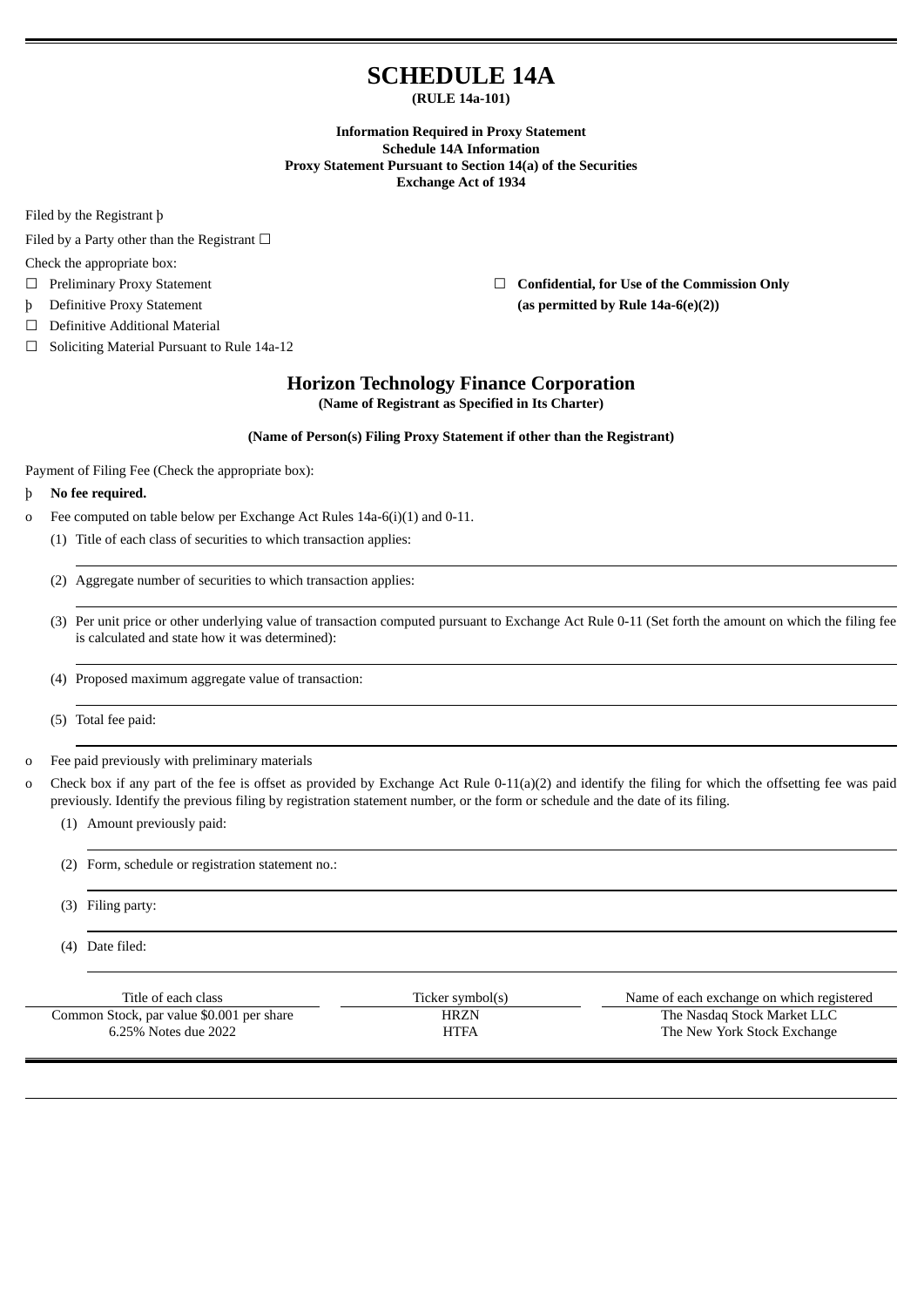

**Horizon Technology Finance Corporation 312 Farmington Avenue Farmington, CT 06032**

April 22, 2020

Dear Stockholder:

You are cordially invited to attend the 2020 Annual Meeting of Stockholders (the "Annual Meeting") of Horizon Technology Finance Corporation (the "Company") to be held on June 4, 2020 at 9:30 AM, Eastern Time, at the offices of Horizon Technology Finance Corporation, located at 312 Farmington Avenue, Farmington, Connecticut 06032.

The Notice of Annual Meeting of Stockholders and the Proxy Statement of the Board of Directors of the Company accompanying this letter provide an outline of the business to be conducted at the Annual Meeting. At the Annual Meeting, you will be asked to: (1) elect two Class I directors of the Company who will serve until the 2023 annual meeting of stockholders or until his or her successor is duly elected and qualified and (2) ratify the selection of RSM US LLP as the Company's independent registered public accounting firm for the fiscal year ending December 31, 2020.

It is very important that your shares be represented at the Annual Meeting. Whether or not you expect to be present in person at the Annual Meeting, please sign the enclosed proxy card and return it promptly in the envelope provided or vote via the Internet. We encourage you to vote via the Internet, as it saves us significant time and processing costs. To vote via the Internet, access www.proxyvote.com and follow the on-screen instructions. Have your proxy card available when you access the web page. Your vote and participation in the governance of the Company are very important to us.

Sincerely yours,

to have the way. I.

Robert D. Pomeroy, Jr. Chief Executive Officer and Chairman of the Board of Directors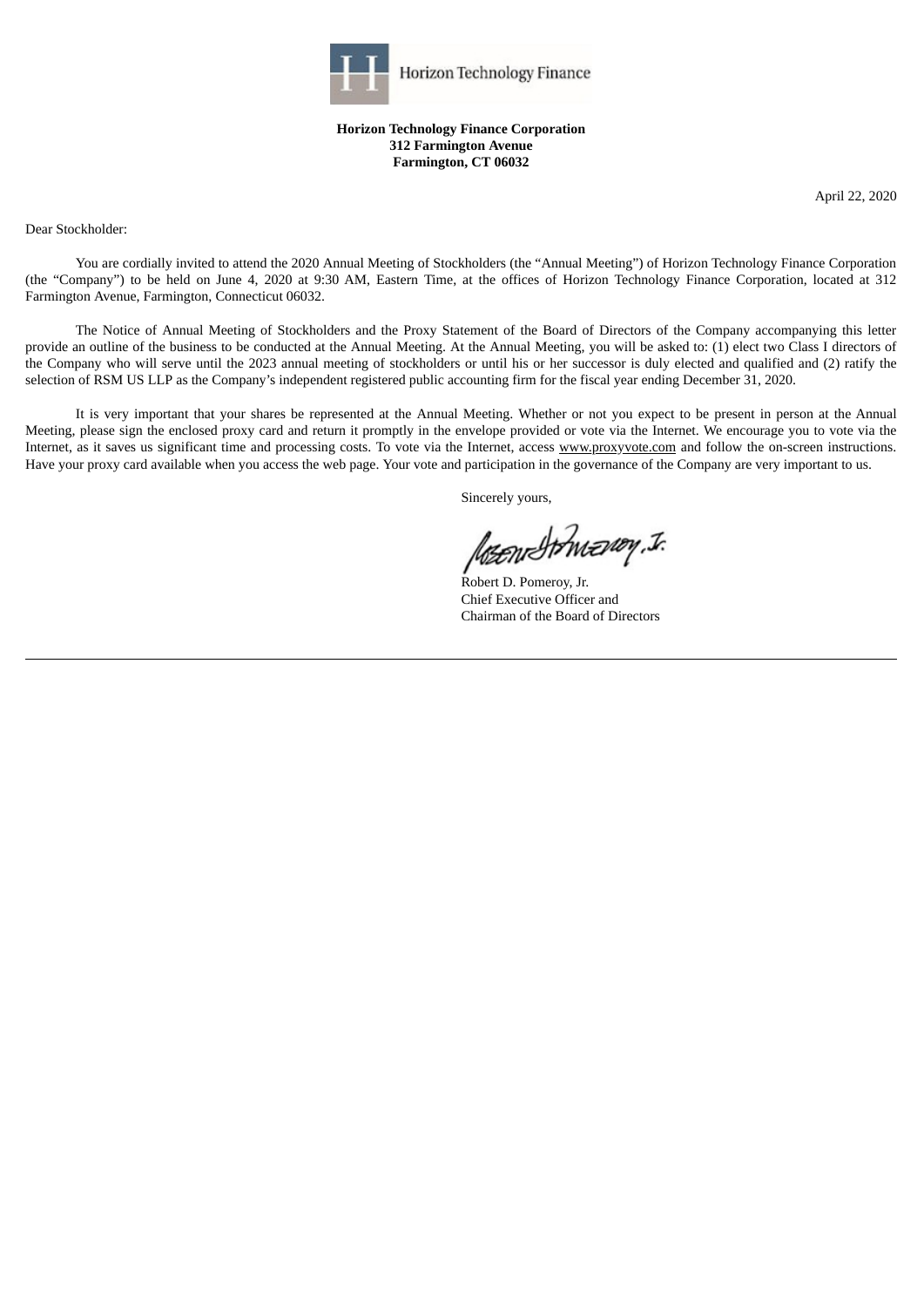## **HORIZON TECHNOLOGY FINANCE CORPORATION**

**312 Farmington Avenue Farmington, Connecticut 06032 (860) 676-8654**

#### **NOTICE OF ANNUAL MEETING OF STOCKHOLDERS TO BE HELD ON JUNE 4, 2020**

Notice is hereby given to the stockholders of Horizon Technology Finance Corporation (the "Company") that:

The 2020 Annual Meeting of Stockholders of the Company (the "Annual Meeting") will be held at the offices of the Company, located at 312 Farmington Avenue, Farmington, Connecticut 06032, on June 4, 2020 at 9:30 AM, Eastern Time, for the following purposes:

1. To elect two Class I directors of the Company who will each serve until the 2023 annual meeting of stockholders or until his or her successor is duly elected and qualified;

2. To ratify the selection of RSM US LLP to serve as the Company's independent registered public accounting firm for the fiscal year ending December 31, 2020; and

3. To transact such other business as may properly come before the Annual Meeting or any adjournment or postponement thereof.

You have the right to receive notice of, and to vote at, the Annual Meeting if you were a stockholder of record at the close of business on April 16, 2020. Whether or not you expect to be present in person at the Annual Meeting, please sign the enclosed proxy and return it promptly in the envelope provided, or vote via the Internet. Instructions are shown on the proxy card.

We have enclosed the Company's Annual Report on Form 10-K for the year ended December 31, 2019, our Proxy Statement and a proxy card. Please sign the enclosed proxy card and return it promptly in the envelope provided, or vote via the Internet. Your vote is extremely important to us. In the event there are not sufficient votes for a quorum or to approve the proposals at the time of the Annual Meeting, the Annual Meeting may be adjourned in order to permit further solicitation of proxies by the Company.

## **THE BOARD OF DIRECTORS, INCLUDING THE INDEPENDENT DIRECTORS, UNANIMOUSLY RECOMMENDS THAT YOU VOTE "FOR" EACH OF THE PROPOSALS.**

By Order of the Board of Directors,

John C. Bombara Secretary

Farmington, Connecticut April 22, 2020

This is an important meeting. To ensure proper representation at the Meeting, please complete, sign, date and return the proxy card in the enclosed, self-addressed envelope, or vote your shares electronically via the Internet. Please see the Proxy Statement and the enclosed proxy card for details about electronic voting. Even if you vote your shares prior to the Meeting, you still may attend the Meeting and vote your shares in **person if you wish to change your vote.**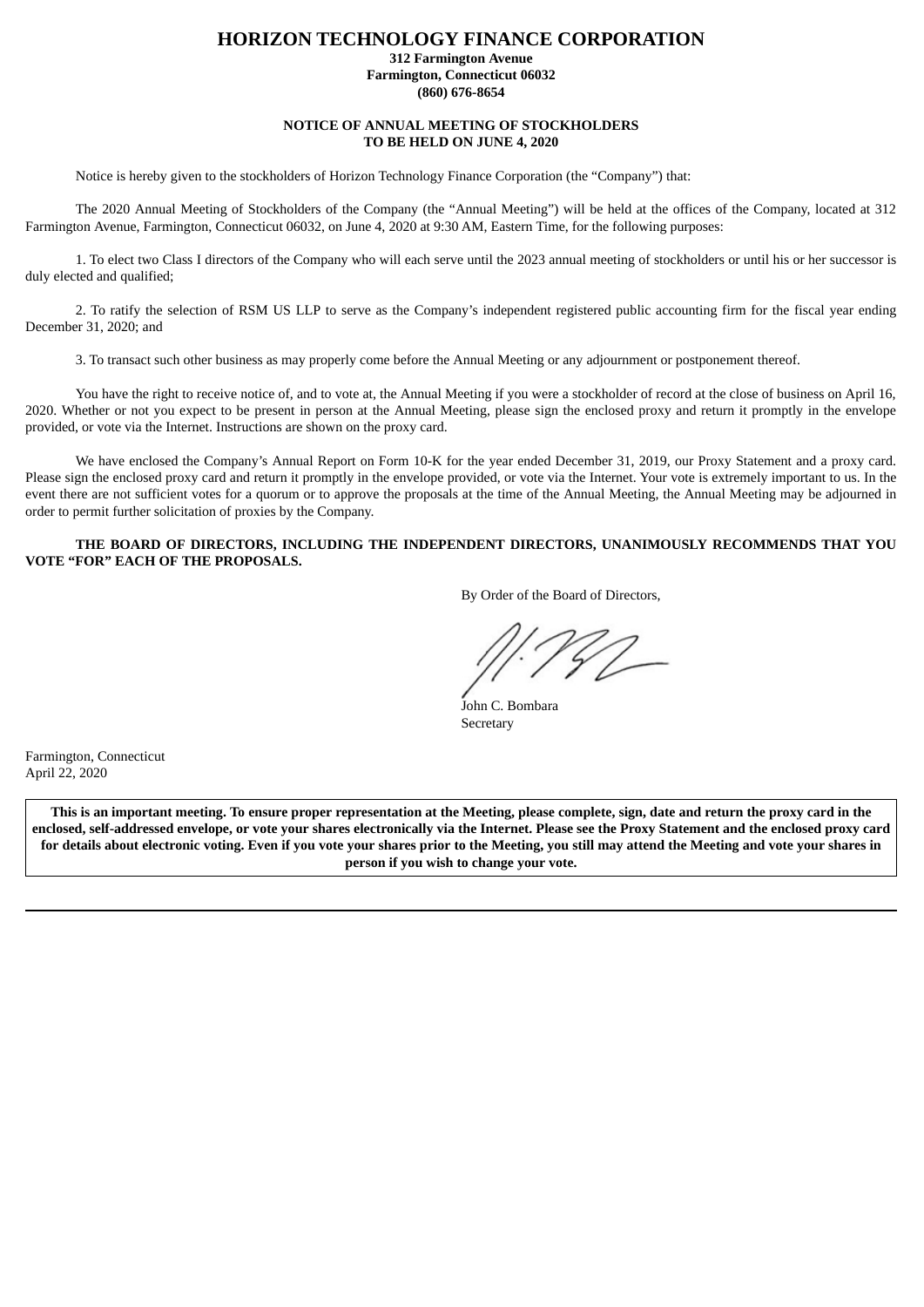## **HORIZON TECHNOLOGY FINANCE CORPORATION**

**312 Farmington Avenue Farmington, Connecticut 06032 (860) 676-8654**

#### **PROXY STATEMENT**

**For**

#### **2020 Annual Meeting of Stockholders To Be Held on June 4, 2020**

This document will give you the information you need to vote on the matters listed on the accompanying Notice of Annual Meeting of Stockholders ("Notice of Annual Meeting"). Much of the information in this Proxy Statement is required under rules of the Securities and Exchange Commission ("SEC"), and some of it is technical in nature. If there is anything you do not understand, please contact us at 860-676-8654.

This Proxy Statement is furnished in connection with the solicitation of proxies by the Board of Directors (the "Board," "we," "us" or "our") of Horizon Technology Finance Corporation (the "Company") for use at our 2020 Annual Meeting of Stockholders (the "Meeting") to be held on June 4, 2020 at 9:30 AM, Eastern Time, at the offices of the Company, 312 Farmington Avenue, Farmington, Connecticut 06032, and at any postponements or adjournments thereof. This Proxy Statement, along with the Notice of Annual Meeting and proxy card, and the Company's Annual Report on Form 10-K (the "Annual Report") for the year ended December 31, 2019 are being mailed on or about April 24, 2020 to stockholders of the Company (the "Stockholders") of record as of April 16, 2020 (the "Record Date").

We encourage you to vote your shares, either by voting in person at the Meeting or by voting by proxy (i.e., authorizing someone to vote your shares). Shares represented by duly executed proxies will be voted in accordance with your instructions. If you execute a proxy without specifying your voting instructions, your shares will be voted in accordance with the Board's recommendation. If any other business is brought before the Meeting, your shares will be voted at the Board's discretion unless you specifically state otherwise on your proxy.

You may revoke your vote on the Internet or on a proxy card at any time before it is exercised by resubmitting your vote on the Internet, by notifying the Company's Secretary in writing, by submitting a properly executed, later-dated proxy, or by voting in person at the Meeting. Any Stockholder entitled to vote at the Meeting may attend the Meeting and vote in person, whether or not he or she has previously voted his or her shares via proxy or wishes to change a previous vote.

You will be eligible to vote your shares electronically via the Internet or by mail.

### **Purpose of Meeting**

As described in more detail in this Proxy Statement, the Meeting is being held for the following purposes:

1. To elect two Class I directors of the Board who will each serve until the 2023 annual meeting of stockholders or until his or her successor is duly elected and qualified ("Proposal 1");

2. To vote on a proposal to ratify the selection of RSM US LLP to serve as the Company's independent registered public accounting firm for the fiscal year ending December 31, 2020 ("Proposal 2"); and

3. To transact such other business as may properly come before the Meeting or any adjournment or postponement thereof.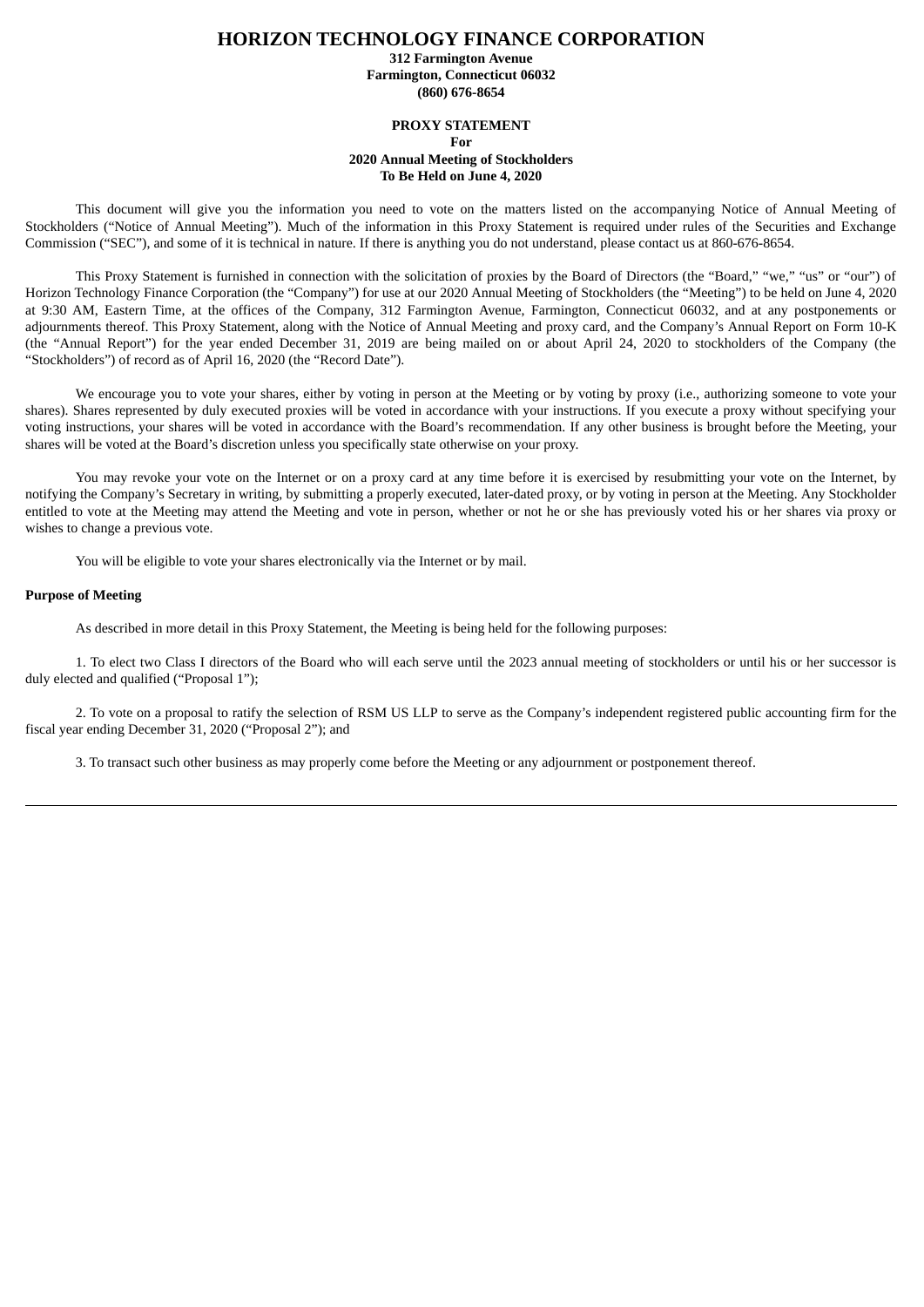#### **Voting Securities**

You may vote your shares at the Meeting only if you were a Stockholder of record at the close of business on the Record Date. There were 16,855,754 shares of the Company's common stock (the "Common Stock") outstanding on the Record Date. Each share of the Common Stock is entitled to one vote.

#### **Quorum Required**

A quorum must be present at the Meeting for any business to be conducted. The presence at the Meeting, in person or by proxy, of the holders of more than one-half of the voting power of all outstanding shares of Common Stock on the Record Date will constitute a quorum. Shares held by a broker or other nominee for which the nominee has not received voting instructions from the beneficial holder, and does not have discretionary authority to vote the shares on non-routine proposals (which are considered "broker non-votes" with respect to such proposals), will be treated as shares present for quorum purposes. If there are not enough votes for a quorum, either the presiding officer of the Meeting or the holders of a majority of the voting power present at the Meeting, in person or by proxy, may adjourn the Meeting to permit the further solicitation of proxies.

#### **Votes Required**

#### **Election of Director**

The election of a director requires a plurality of the votes cast at the Meeting. Stockholders may not cumulate their votes. If you vote "Withhold Authority" with respect to a nominee, your shares will not be voted with respect to the person indicated. Because a director is elected by a plurality of the votes cast at the Meeting, votes to withhold authority will have no effect on Proposal 1.

## **Ratification of Independent Registered Public Accounting Firm**

The affirmative vote of a majority of the votes cast at the Meeting in person or by proxy is required to ratify the appointment of RSM US LLP to serve as the Company's independent registered public accounting firm. Abstentions will not be included in determining the number of votes cast and, as a result, will have no effect on this proposal.

#### **Broker Non-votes**

Broker non-votes are described as votes cast by a broker or other nominee on behalf of a beneficial holder who does not provide explicit voting instructions to such broker or nominee and who does not attend the Meeting. Proposal 1 is a non-routine matter. As a result, if you hold shares in "street name" through a broker, bank or other nominee, your broker, bank or nominee will not be permitted to exercise voting discretion with respect to Proposal 1. Thus, if you do not give your broker or nominee specific instructions on how to vote for you or do not vote for yourself in accordance with the voting instructions on the proxy card, either by returning a proxy card or by other arrangement with your broker or nominee, your shares will have no effect on Proposal 1.

Proposal 2 is a routine matter. As a result, if you beneficially own your shares and you do not provide your broker or nominee with proxy instructions, either by voting in accordance with the voting instructions on the proxy card, by returning a proxy card or by other arrangement with your broker or nominee, your broker or nominee will be able to vote your shares for you on this routine matter.

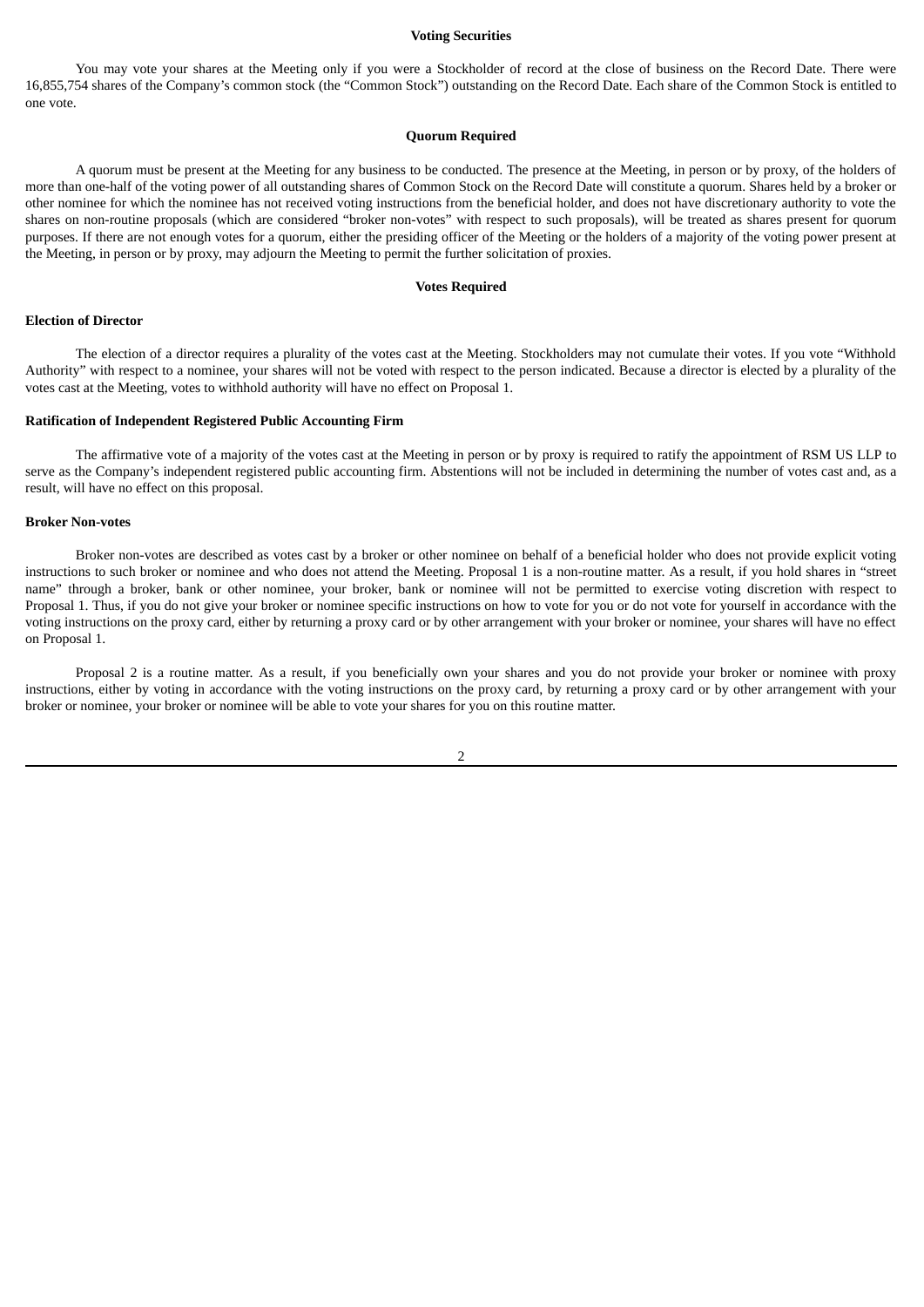#### **Adjournment and Additional Solicitation**

If there appear not to be enough votes to approve the proposals at the Meeting, either the presiding officer of the Meeting or the Stockholders present at the Meeting, in person or by proxy, may adjourn the Meeting to permit the further solicitation of proxies. Any such adjournment by the Stockholders will require the affirmative vote of a majority of the votes entitled to be cast by the Stockholders entitled to vote at the Meeting, present in person or by proxy. Robert D. Pomeroy, Jr. and Daniel R. Trolio are the persons named as proxies and intend to vote proxies held by them for such adjournment to permit further solicitation of proxies, unless marked to be voted against any proposal for which an adjournment is sought.

A Stockholder vote may be taken on any of the proposals in this Proxy Statement prior to any such adjournment if there are sufficient votes for approval of such proposal.

#### **Information Regarding This Solicitation**

The Company will bear the expense of the solicitation of proxies for the Meeting, including the cost of preparing and posting this Proxy Statement and the Annual Report to the Internet and the cost of mailing this Proxy Statement, Notice of Annual Meeting, proxy card and Annual Report. The Company intends to use the services of Broadridge Financial Solutions, Inc., a leading provider of investor communications solutions, to aid in the distribution and collection of proxy votes. The Company expects to pay market rates for such services. The Company reimburses brokers, trustees, fiduciaries and other institutions for their reasonable expenses in forwarding proxy materials to the beneficial owners and soliciting them to execute proxies.

In addition to the solicitation of proxies via the Internet, proxies may be solicited in person and/or by telephone, mail or facsimile transmission by directors or officers of the Company, officers or employees of the Company's investment advisor and administrator, Horizon Technology Finance Management LLC (herein, the "Advisor" or the "Administrator") and/or by a retained solicitor. No additional compensation will be paid to directors, officers or regular employees for such services. If the Company retains a solicitor, the Company has estimated that it will pay approximately \$50,000 for such services. If the Company engages a solicitor, you could be contacted by telephone on behalf of the Company and urged to vote. The solicitor will not attempt to influence how you vote your shares, but only ask that you take the time to cast a vote. You may also be asked if you would like to vote over the telephone and to have your vote transmitted to our proxy tabulation firm.

Stockholders may provide their voting instructions through the Internet or by mail by following the instructions on the proxy card. The option to vote through the Internet requires Stockholders to input an identifying number (the "Control Number"), which is provided with the proxy card. If you vote using the Internet, after visiting www.proxyvote.com and inputting your Control Number, you will be prompted to provide your voting instructions. Stockholders will have an opportunity to review their voting instructions and make any necessary changes before submitting their voting instructions and terminating their Internet link. Stockholders who vote via the Internet, in addition to confirming their voting instructions prior to submission, will receive an e-mail confirming their voting instructions upon request.

If a Stockholder wishes to participate in the Meeting, but does not wish to give a proxy by Internet or mail, the Stockholder may attend the Meeting and vote in person.

Any proxy authorized pursuant to this solicitation may be revoked by notice from the person giving the proxy at any time before it is exercised. A revocation may be effected by resubmitting voting instructions via the Internet voting site, by obtaining and properly completing another proxy card that is dated later than the original proxy and returning it by mail in time to be received before the Meeting, by attending the Meeting and voting in person or by providing notice in a writing signed by the Stockholder and delivered to the Company's Secretary on any business day before the date of the Meeting.

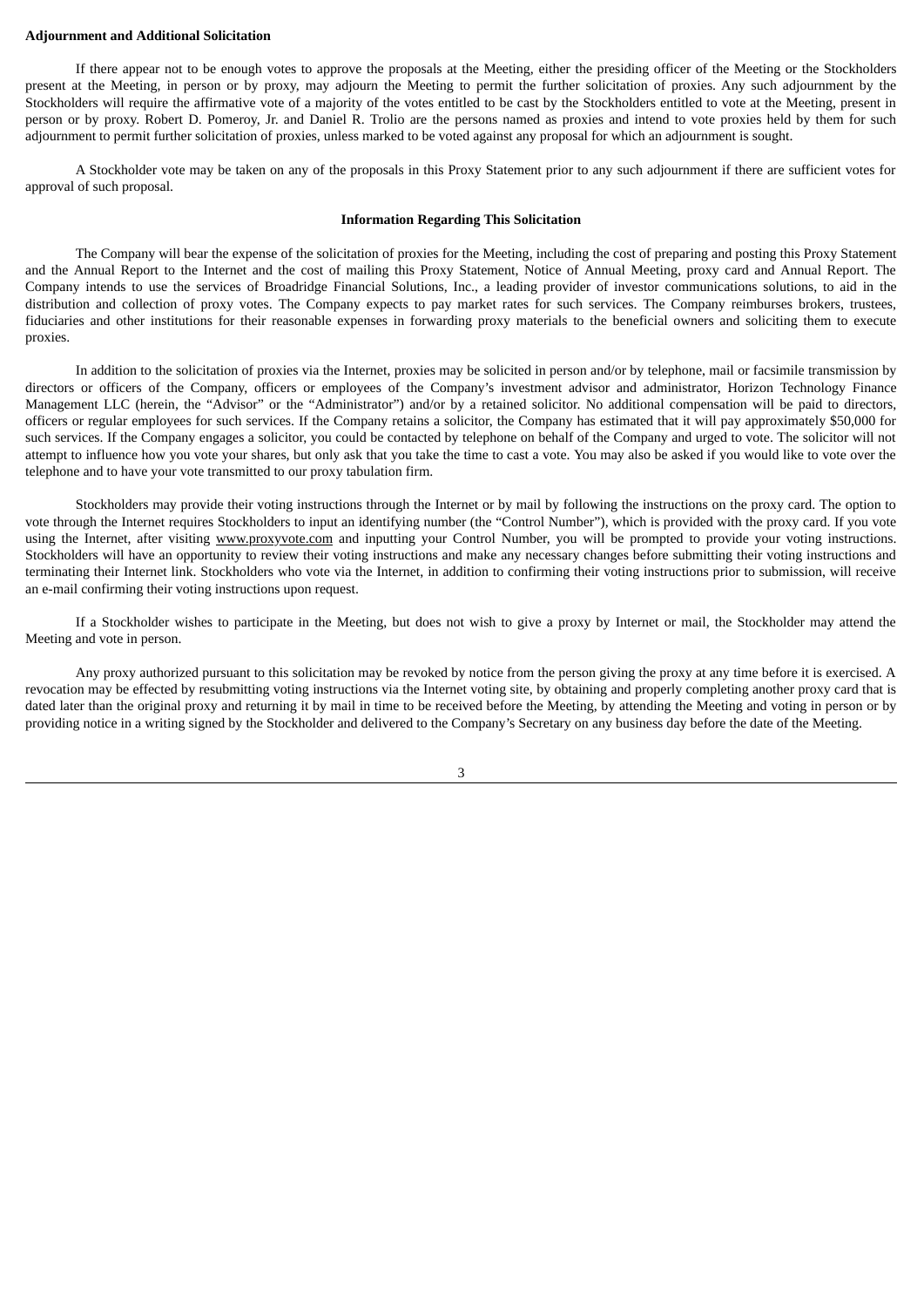## **Security Ownership of Certain Beneficial Owners and Management**

As of the Record Date, to our knowledge, there are no persons who would be deemed to "control" the Company, as such term is defined in the Investment Company Act of 1940, as amended (the "1940 Act").

Our directors consist of interested directors and independent directors. Interested directors are "interested persons" of the Company, as defined in the 1940 Act, and independent directors are all other directors (the "Independent Directors").

The following table sets forth, as of April 20, 2020, certain ownership information with respect to our Common Stock for those persons who directly or indirectly own, control or hold with the power to vote five percent or more of the Company's outstanding Common Stock and all executive officers and directors, including director nominees, individually and as a group.

| <b>Name and Address</b>                                                         | Type of<br>Ownership | <b>Shares</b><br>Owned | Percentage of<br>Common<br><b>Stock</b><br><b>Outstanding</b> |
|---------------------------------------------------------------------------------|----------------------|------------------------|---------------------------------------------------------------|
| <b>Independent Directors</b>                                                    |                      |                        |                                                               |
| James J. Bottiglieri <sup>(1)</sup>                                             | Record/Beneficial    | 11,065                 | $*$                                                           |
| Edmund V. Mahoney <sup>(1)</sup>                                                | Record/Beneficial    | 6,022                  | $\ast$                                                        |
| Elaine A. Sarsynski <sup>(1)</sup>                                              | <b>Beneficial</b>    | 7,000                  | $\ast$                                                        |
| Joseph J. Savage $(1)$                                                          | Record/Beneficial    | 35,000                 | $*$                                                           |
| <b>Interested directors</b>                                                     |                      |                        |                                                               |
| Robert D. Pomeroy, $Jr^{(1)}$                                                   | Record/Beneficial    | 113,568                | $\ast$                                                        |
| Gerald A. Michaud <sup>(1)</sup>                                                | Record/Beneficial    | 80,779                 | $\ast$                                                        |
| <b>Executive officers</b>                                                       |                      |                        |                                                               |
| Daniel R. Trolio <sup>(1)</sup>                                                 |                      | 424                    | $\ast$                                                        |
| John C. Bombara $^{(1)}$                                                        | Record/Beneficial    | 9,329                  | $\ast$                                                        |
| Daniel S. Devorsetz <sup>(1)</sup>                                              | Record/Beneficial    | 6,219                  | $\ast$                                                        |
| Diane Earle $(1)$                                                               | Record/Beneficial    |                        |                                                               |
| All directors, director nominees and executive officers as a group (10 persons) | Record/Beneficial    | 269,406                | 1.6%                                                          |

(1) The address for each executive officer, director and director nominee is c/o Horizon Technology Finance Management LLC, 312 Farmington Avenue, Farmington, Connecticut 06032.

4

\* Less than 1 percent.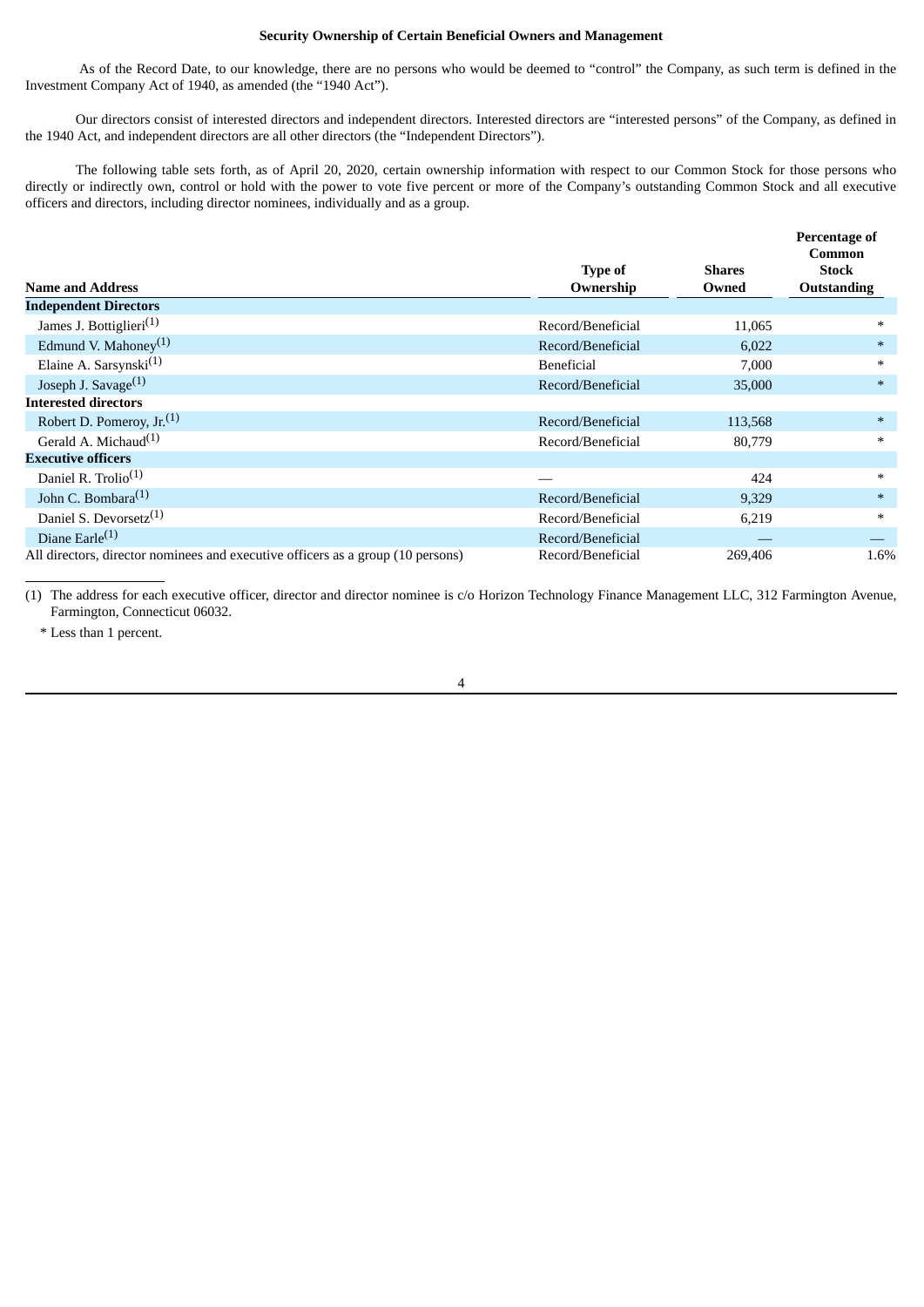### **Section 16(a) Beneficial Ownership Reporting Compliance**

Pursuant to Section 16(a) of the Securities Exchange Act of 1934, as amended (the "Exchange Act"), the Company's directors and executive officers and any persons holding more than 10% of the Company's Common Stock are required to report their beneficial ownership and any changes in their beneficial ownership to the SEC and the Company. Specific due dates for those reports have been established, and the Company is required to report in this statement any failure to file such reports by those due dates. Based on the Company's review of Forms 3, 4 and 5 filed by such persons and information provided by the Company's directors and executive officers, the Company believes that, during the year ended December 31, 2019, all Section 16(a) filing requirements applicable to such persons were met in a timely manner.

#### **Dollar Range of Securities Beneficially Owned by Directors**

The following table sets forth the dollar range of the Company's Common Stock beneficially owned by each of the Company's directors as of April 20, 2020. Information as to the beneficial ownership of the Company's directors is based on information furnished to the Company by such persons. The Company is not part of a "family of investment companies," as that term is defined in the 1940 Act.

|                                 | <b>Dollar Range of</b>                     |
|---------------------------------|--------------------------------------------|
| <b>Directors of the Company</b> | Common Stock of the Company <sup>(1)</sup> |
| <b>Independent Directors</b>    |                                            |
| James J. Bottiglieri            | \$50,001-\$100,000                         |
| Edmund V. Mahoney               | \$50,001-\$100,000                         |
| Elaine A. Sarsynski             | \$50,001-\$100,000                         |
| Joseph J. Savage                | \$100,001-\$500,000                        |
| <b>Interested Directors</b>     |                                            |
| Robert D. Pomeroy, Jr.          | Over \$1,000,000                           |
| Gerald A. Michaud               | \$500,001-\$1,000,000                      |

(1) Dollar ranges are as follows: None; \$1-\$10,000; \$10,001-\$50,000; \$50,001-\$100,000; \$100,001-\$500,000; \$500,001-\$1,000,000 or over \$1,000,000.

## **PROPOSAL 1: ELECTION OF DIRECTORS**

In accordance with the Company's certificate of incorporation and bylaws, the Board currently has six members. Directors are divided into three equal classes with each class serving a staggered three year term. At each annual meeting of our Stockholders, the successors to the class of directors whose terms expire at such meeting will be elected to hold office for a term expiring at the annual meeting of Stockholders held in the third year following their year of election. After this election, the terms of Class I, II and III directors will expire at the annual meeting of Stockholders to be held in 2023, 2021 and 2022, respectively. Each director will hold office for the term to which he or she is elected or until his or her successor is duly elected and qualified. Mr. Mahoney and Ms. Sarsynski are Class II directors, whose terms will expire at the 2021 annual meeting of Stockholders. Mr. Pomeroy and Mr. Savage are Class III directors whose terms will expire at the 2022 Meeting. Mr. Bottiglieri and Mr. Michaud are Class I directors and are up for re-election at the Meeting.

A Stockholder can vote for, or withhold his or her vote from, any nominee. In the absence of instructions to the contrary, it is the intention of the persons named as proxies to vote such proxy FOR the election of each nominee named below. If a nominee should decline or be unable to serve as a director, it is intended that the proxy will be voted for the election of such person as is nominated by the Board as a replacement. The Board has no reason to believe that any of the nominees will be unable or unwilling to serve.

## **THE BOARD, INCLUDING THE INDEPENDENT DIRECTORS, UNANIMOUSLY RECOMMENDS THAT YOU VOTE FOR THE ELECTION OF THE NOMINEES NAMED IN THIS PROXY STATEMENT.**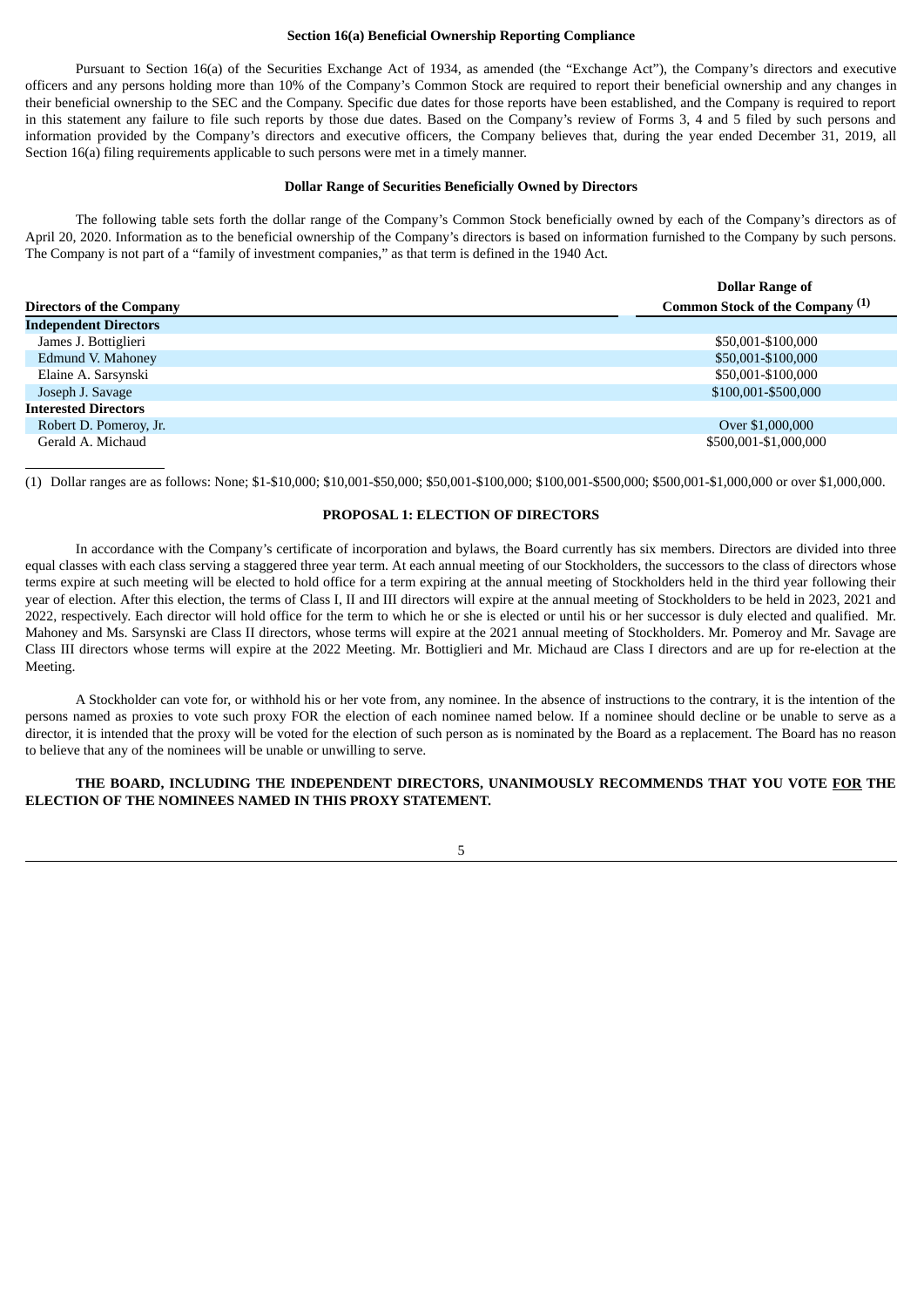## **Information About the Nominees and Directors**

Certain information with respect to the Class I nominees for election at the Meeting, as well as each of the other directors, is set forth below, including their names, ages, a brief description of their recent business experience, including present occupations and employment, certain directorships that each person holds with public companies and the year in which each person became a director of the Company. Mr. Bottiglieri and Mr. Michaud, nominees for Class I directors, currently serve as directors of the Company. Mr. Michaud also serves as the President of the Company and of the Advisor.

Each of Mr. Bottiglieri and Mr. Michaud has been nominated for election as a Class I director to serve until the 2023 annual meeting of stockholders. Mr. Bottiglieri and Mr. Michaud are not being proposed for election pursuant to any agreement or understanding by or among any of Mr. Bottiglieri and Mr. Michaud and the Company.

## **Nominees for Class I Directors**

| Name, Address and Age <sup>(1)</sup>                         | Position(s)<br><b>Held with</b><br>Company | Term of Office and<br><b>Length of Time Served</b>                                                                        | Principal<br>Occupation(s)<br><b>During the Past 5 Years</b>                                                                       | Other<br><b>Public Company</b><br><b>Directorships Held</b><br>by Director or<br><b>Nominee for</b><br><b>Director During the</b><br>Past 5 Years $(2)$ |
|--------------------------------------------------------------|--------------------------------------------|---------------------------------------------------------------------------------------------------------------------------|------------------------------------------------------------------------------------------------------------------------------------|---------------------------------------------------------------------------------------------------------------------------------------------------------|
| <b>Independent Director</b><br>James J. Bottiglieri (64)     | <b>Director</b>                            | Class I Director since July 2010; Term<br>Expires 2020                                                                    | Retired. Director of Compass Group<br>Diversified Holdings LLC ("CODI") since<br>December 2005.                                    | None.                                                                                                                                                   |
| <b>Interested Director</b><br>Gerald A. Michaud $(67)^{(3)}$ | Director,<br>President                     | Class II Director from March 2010<br>through March 6, 2014; Class I<br>Director since March 6, 2014; Term<br>Expires 2020 | President and a Director of the Company<br>since March 2010 and Managing Member<br>and President of the Advisor since May<br>2003. | None.                                                                                                                                                   |

**Class II Directors** *(continuing directors not up for re-election at the Meeting)*

| Name, Address and Age <sup>(1)</sup> | Position(s)<br><b>Held with</b><br>Company | <b>Term of Office and</b><br><b>Length of Time Served</b> | Principal<br>Occupation(s)<br><b>During the Past 5 Years</b>                                                                                                                                                                                                                                                                                                                                                                                                    | Other<br><b>Public Company</b><br><b>Directorships Held</b><br>by Director or<br><b>Nominee for</b><br><b>Director During the</b><br>Past 5 Years $(2)$                                                 |
|--------------------------------------|--------------------------------------------|-----------------------------------------------------------|-----------------------------------------------------------------------------------------------------------------------------------------------------------------------------------------------------------------------------------------------------------------------------------------------------------------------------------------------------------------------------------------------------------------------------------------------------------------|---------------------------------------------------------------------------------------------------------------------------------------------------------------------------------------------------------|
| <b>Independent Director</b>          |                                            |                                                           |                                                                                                                                                                                                                                                                                                                                                                                                                                                                 |                                                                                                                                                                                                         |
| Edmund V. Mahoney (69)               | Lead<br>Independent<br><b>Director</b>     | Class II Director since July 2010;<br>Term Expires 2021   | Retired. Senior Vice President.<br>Investments (Chief Investment Officer) of<br>Vantis Life Insurance Company from<br>September 2009 through May 2016.                                                                                                                                                                                                                                                                                                          | None.                                                                                                                                                                                                   |
| <b>Independent Director</b>          |                                            |                                                           |                                                                                                                                                                                                                                                                                                                                                                                                                                                                 |                                                                                                                                                                                                         |
| Elaine A. Sarsynski (64)             | <b>Director</b>                            | Class II Director since June 2012;<br>Term Expires 2021   | Retired. Executive Vice President of<br>MassMutual Life Insurance Company's<br><b>Retirement Services Division from January</b><br>2008 through April 2016. Chairwoman of<br>MassMutual International LLC from 2006<br>through 2016. CEO of MassMutual<br>International LLC from 2006 through 2013<br>and from 2016 through 2017. President of<br>MassMutual International LLC from 2006<br>through 2008, from 2011 through 2013 and<br>from 2016 through 2017. | Director of AXA, a<br>société anonyme<br>(a public company<br>under French law),<br>and Non-Executive<br>Director of TI Fluid<br>Systems plc (a public<br>company traded on<br>the London<br>exchange). |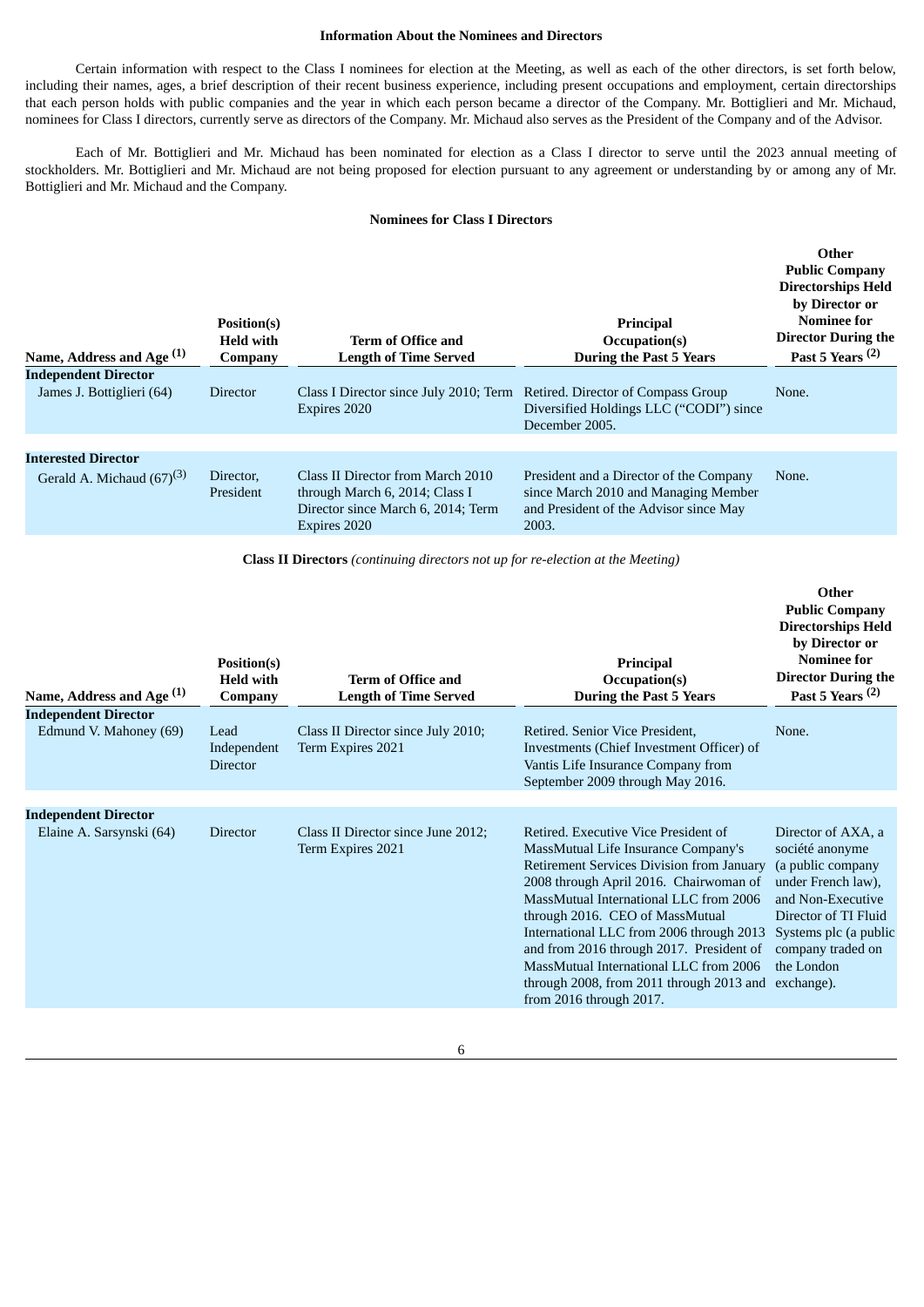| Name, Address and Age <sup>(1)</sup>                              | Position(s)<br><b>Held with</b><br>Company                 | <b>Term of Office and</b><br><b>Length of Time Served</b> | Principal<br>Occupation(s)<br><b>During the Past 5 Years</b>                                                                                                                                                                                                                                                                                                                                         | Other<br><b>Public Company</b><br><b>Directorships Held</b><br>by Director or<br><b>Nominee for</b><br><b>Director During the</b><br>Past 5 Years $(2)$ |
|-------------------------------------------------------------------|------------------------------------------------------------|-----------------------------------------------------------|------------------------------------------------------------------------------------------------------------------------------------------------------------------------------------------------------------------------------------------------------------------------------------------------------------------------------------------------------------------------------------------------------|---------------------------------------------------------------------------------------------------------------------------------------------------------|
| <b>Interested Director</b><br>Robert D. Pomeroy, Jr. $(69)^{(3)}$ | Chairman of<br>the Board.<br>Chief<br>Executive<br>Officer | Class III Director since March 2010;<br>Term Expires 2022 | Chief Executive Officer of the Company<br>since March 2010 and Chairman of the<br>Board of the Company since July 2010.<br>Managing Member and Chief Executive<br>Officer of the Advisor since May 2003.                                                                                                                                                                                             | None.                                                                                                                                                   |
| <b>Independent Director</b><br>Joseph J. Savage (67)              | <b>Director</b>                                            | Class III Director since March 2016;<br>Term expires 2022 | Retired. Executive Vice Chairman of<br><b>Webster Financial Corporation (NYSE:</b><br>WBS) and Webster Bank, N.A. from<br>October 2015 through June<br>2017. President and member of board of<br>directors of Webster Bank, N.A. from<br>January 2014 through October 2015.<br><b>Executive Vice President, Commercial</b><br>Banking of Webster Bank, N.A. from April<br>2002 through January 2014. | None.                                                                                                                                                   |

(1) The business address of the nominees and other directors is c/o Horizon Technology Finance Management LLC, 312 Farmington Avenue, Farmington, CT 06032.

(2) No director otherwise serves as a director of an investment company subject to or registered under the 1940 Act.

(3) Mr. Pomeroy and Mr. Michaud are interested directors due to their positions as officers of the Company and of the Advisor and their ownership interest in the Advisor.

## **Corporate Governance**

We believe that maintaining the highest standards of corporate governance is a crucial part of our business, and the Company is committed to having in place the necessary controls and procedures designed to ensure compliance with applicable laws, rules and regulations, as well as our own ethical standards of conduct.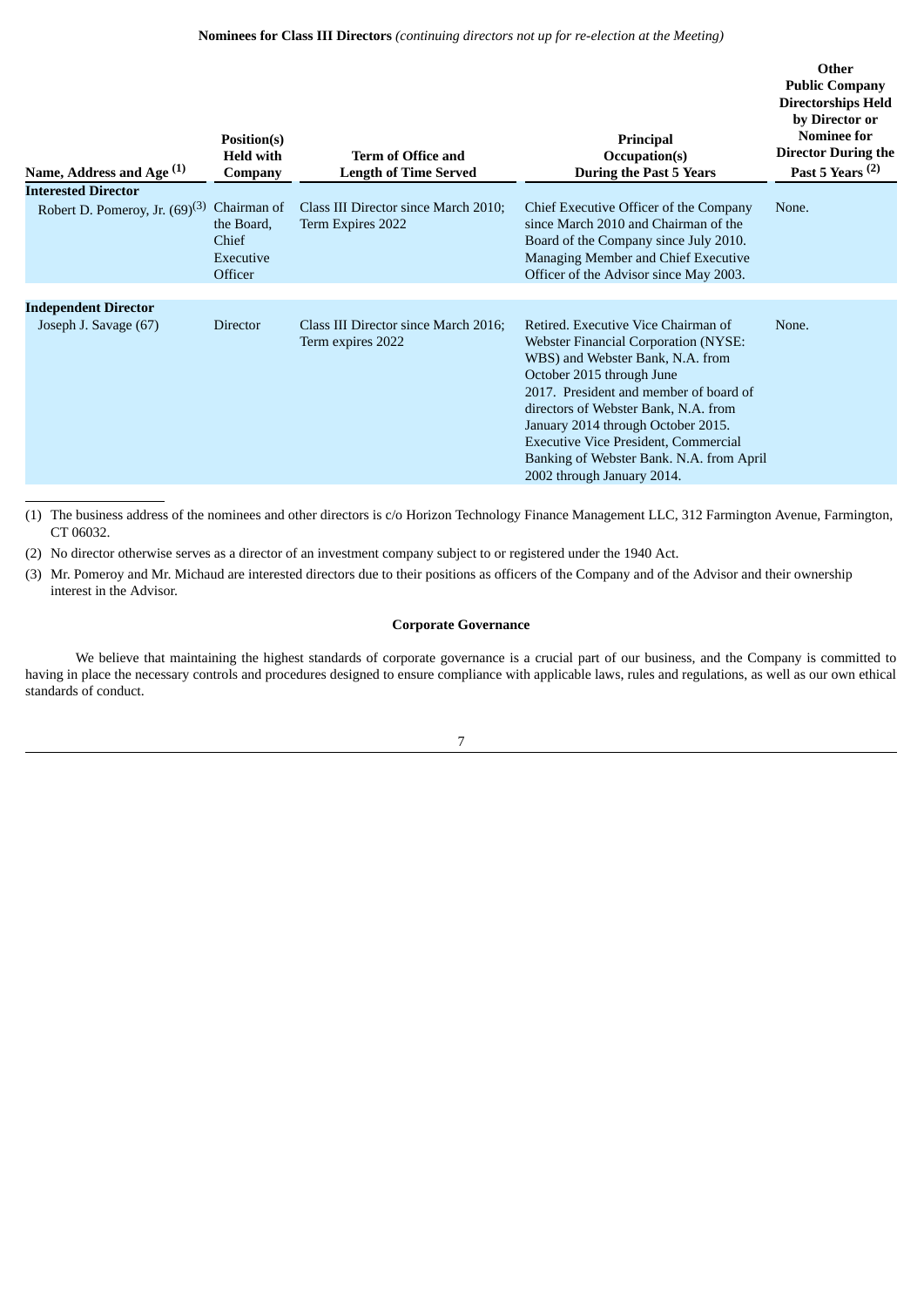#### **Director Independence**

Nasdaq Global Select Market ("Nasdaq") corporate governance rules require listed companies to have a board of directors with at least a majority of independent directors. Under Nasdaq corporate governance rules, in order for a director to be deemed independent, the Board must determine that the individual does not have a relationship that would interfere with the director's exercise of independent judgment in carrying out his or her responsibilities. On an annual basis, each member of the Board is required to complete an independence questionnaire designed to provide information to assist the Board in determining whether the director is independent under Nasdaq corporate governance rules, the 1940 Act and our corporate governance guidelines. An independence questionnaire was completed by each member of the Board, and the Board has relied on such questionnaires in making the determination of independence for each member. Mr. Bottiglieri, Mr. Mahoney, Ms. Sarsynski and Mr. Savage each completed an annual questionnaire in connection with their service on the Board and the Board has determined that each is independent under the listing standards of Nasdaq and the 1940 Act. Our governance guidelines require any director who has previously been determined to be independent to inform the Chairman of the Board, the Chairman of the Nominating and Corporate Governance Committee and the Company's Secretary of any change in circumstance that may cause his or her status as an Independent Director to change. The Board limits membership on the Audit Committee, the Nominating and Corporate Governance Committee and the Compensation Committee to Independent Directors.

## **The Board's Oversight Role in Management**

The Board performs its risk oversight function primarily through (1) its three standing committees, which report to the entire Board and are comprised solely of Independent Directors, and (2) monitoring by the Company's Chief Compliance Officer in accordance with its compliance policies and procedures.

As described below in more detail under "Audit Committee," "Nominating and Corporate Governance Committee" and "Compensation Committee," the Audit Committee, the Nominating and Corporate Governance Committee and the Compensation Committee assist the Board in fulfilling its risk oversight responsibilities. The Audit Committee's risk oversight responsibilities include overseeing the Company's accounting and financial reporting processes, including the annual audit of the Company's financial statements and the Company's systems of internal controls regarding finance and accounting; pre-approving the independent accountants' engagement to render audit and/or permissible non-audit services; and evaluating the qualifications, performance and independence of the independent accountants. The Nominating and Corporate Governance Committee's risk oversight responsibilities include selecting, researching and nominating directors for election by the Company's Stockholders, overseeing the evaluation of the Board and the Company's management and monitoring compliance with and recommending, as deemed appropriate, amendments to the Company's Code of Conduct. The Compensation Committee's oversight responsibilities include determining, or recommending to the Board, the compensation, if any, of the Company's Chief Executive Officer and all other executive officers of the Company.

The Board also performs its risk oversight responsibilities with the assistance of the Chief Compliance Officer. The Company's Chief Compliance Officer is required to prepare a written report annually discussing the adequacy and effectiveness of the compliance policies and procedures of the Company and certain of its service providers. The Chief Compliance Officer's report, which is reviewed by the Board, addresses at a minimum (1) the operation of the compliance policies and procedures of the Company and certain of its service providers since the last report; (2) any material changes to such policies and procedures since the last report; (3) any recommendations for material changes to such policies and procedures as a result of the Chief Compliance Officer's annual review; and (4) any compliance matter that has occurred since the date of the last report about which the Board would reasonably need to know to oversee the Company's compliance activities and risks. In addition, the Chief Compliance Officer meets separately in executive session with the Independent Directors at least once each year.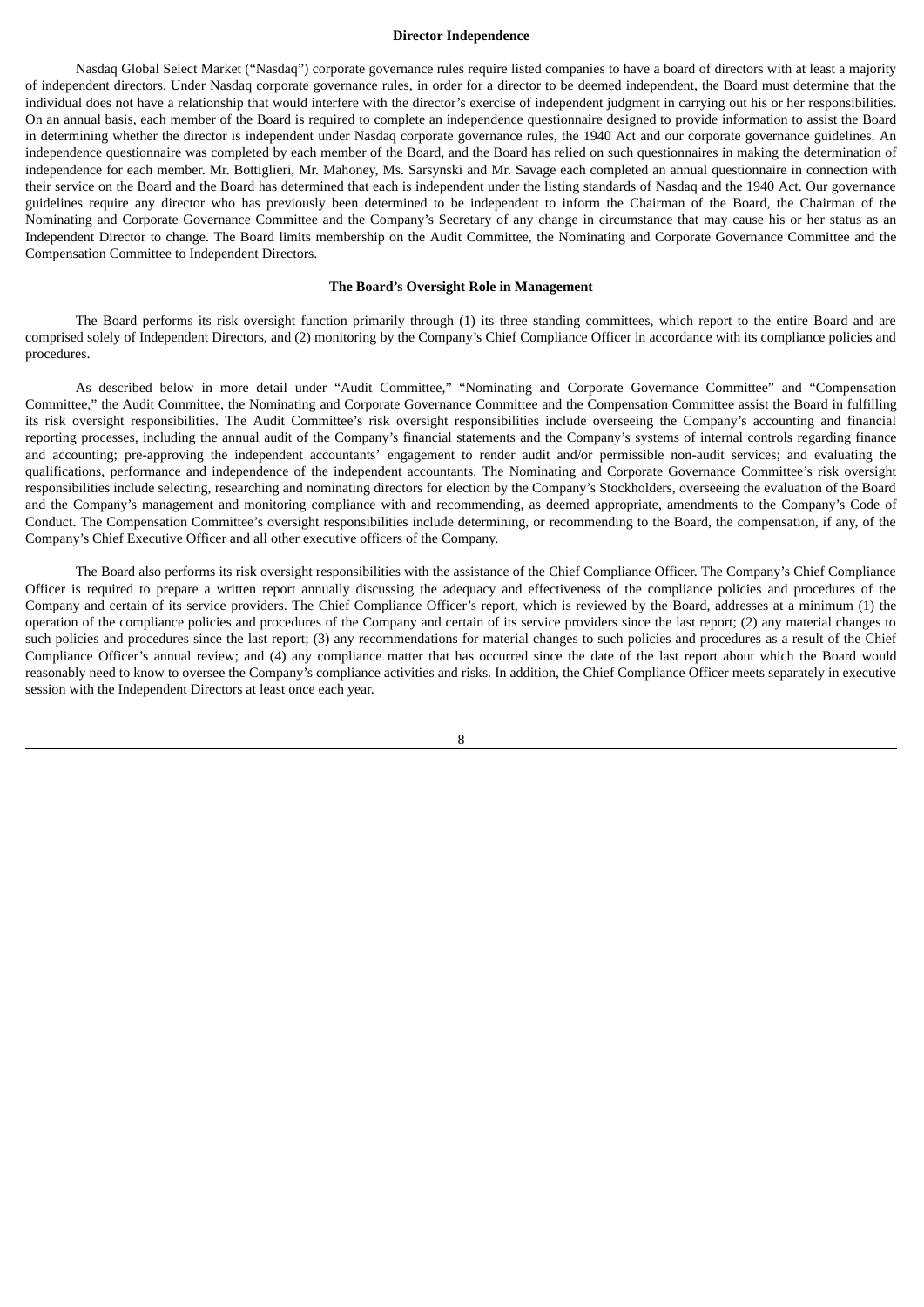The Board believes that its role in risk oversight is effective and appropriate given the extensive regulation to which the Company is already subject as a business development company. Specifically, as a business development company, the Company must comply with certain regulatory requirements that control the levels of risk in its business and operations. For example, the Company's ability to incur indebtedness is limited such that its asset coverage must equal at least 150% immediately after each time it incurs indebtedness. This asset coverage requirement was approved by both (a) a majority of the Board's directors who have no financial interest in such approval and a majority of the Board's directors who are not interested persons, as defined by the 1940 Act, and (b) a majority of votes cast by the stockholders of the Company at a special meeting held by the Company on October 11 and 30, 2018. In addition, the Company generally must invest at least 70% of its total assets in "qualifying assets." In addition, the Company elected to be treated as a regulated investment company ("RIC") under Subchapter M of the Internal Revenue Code of 1986, as amended. As a RIC, the Company must, among other things, meet certain income source and asset diversification requirements.

The Board believes that the extent of its and its committees' roles in risk oversight complements the Board's leadership structure. Because they are comprised solely of Independent Directors, the Audit Committee, the Nominating and Corporate Governance Committee and the Compensation Committee are able to exercise their oversight responsibilities without any conflict of interest that might discourage critical questioning and review. Through regular executive session meetings with the Company's independent auditors, Chief Compliance Officer and Chief Executive Officer or Chief Financial Officer, the Independent Directors have established direct communication and oversight channels that the Board believes foster open communication and early detection of issues of concern.

The Board believes that its role in risk oversight must be evaluated on a case–by-case basis and that the current configuration and allocation of responsibilities among the Board and its committees with respect to the oversight of risk is appropriate. However, the Board and its committees continually re-examine the manner in which they administer their respective risk oversight functions, including through formal annual assessments of performance, to ensure that they meet the needs of the Company's Stockholders.

#### **Board Composition and Leadership Structure**

The 1940 Act requires that at least a majority of the Company's directors not be "interested persons" (as defined in the 1940 Act) of the Company. Currently, four of the Company's six directors are Independent Directors; however, the Chairman of the Board is an interested person of the Company. While the Board has no fixed policy regarding the separation of the positions of Chief Executive Officer and Chairman of the Board, the Independent Directors believe that the combined position of Chief Executive Officer of the Company and Chairman of the Board of the Company results in greater efficiencies in managing the Company, including in risk oversight, by eliminating the need to transfer substantial information quickly and repeatedly between the Chief Executive Officer and the Chairman and allowing the Company to capitalize on the specialized knowledge acquired from the duties of the roles.

Our Chief Executive Officer, Robert D. Pomeroy, Jr., is Chairman of our Board and an "interested person" under Section 2(a)(19) of the 1940 Act. Edmund V. Mahoney is our lead Independent Director. As the lead Independent Director, Mr. Mahoney generally acts as a liaison between the other Independent Directors and the Company's management, officers and attorneys in between meetings of the Board. Under the Company's bylaws, the Board is not required to have an independent chairman. Many significant corporate governance duties of the Board are executed by committees of Independent Directors, each of which has an independent chairman. The Board believes that it is in the best interests of the Company's Stockholders for Mr. Pomeroy to lead the Board because of his broad experience. As a co-founder of the Advisor, Mr. Pomeroy has demonstrated a track record of achievement on strategic and operating aspects of our business. While the Board regularly evaluates alternative structures, the Board believes that, as a business development company, it is appropriate for one of the Company's co-founders, Chief Executive Officer and a member of the Advisor's investment committee to perform the functions of Chairman of the Board, including leading discussions of strategic issues we expect the Company to face. We believe the current structure of the Board provides appropriate guidance and oversight while also enabling ample opportunity for direct communication and interaction between management and the Board.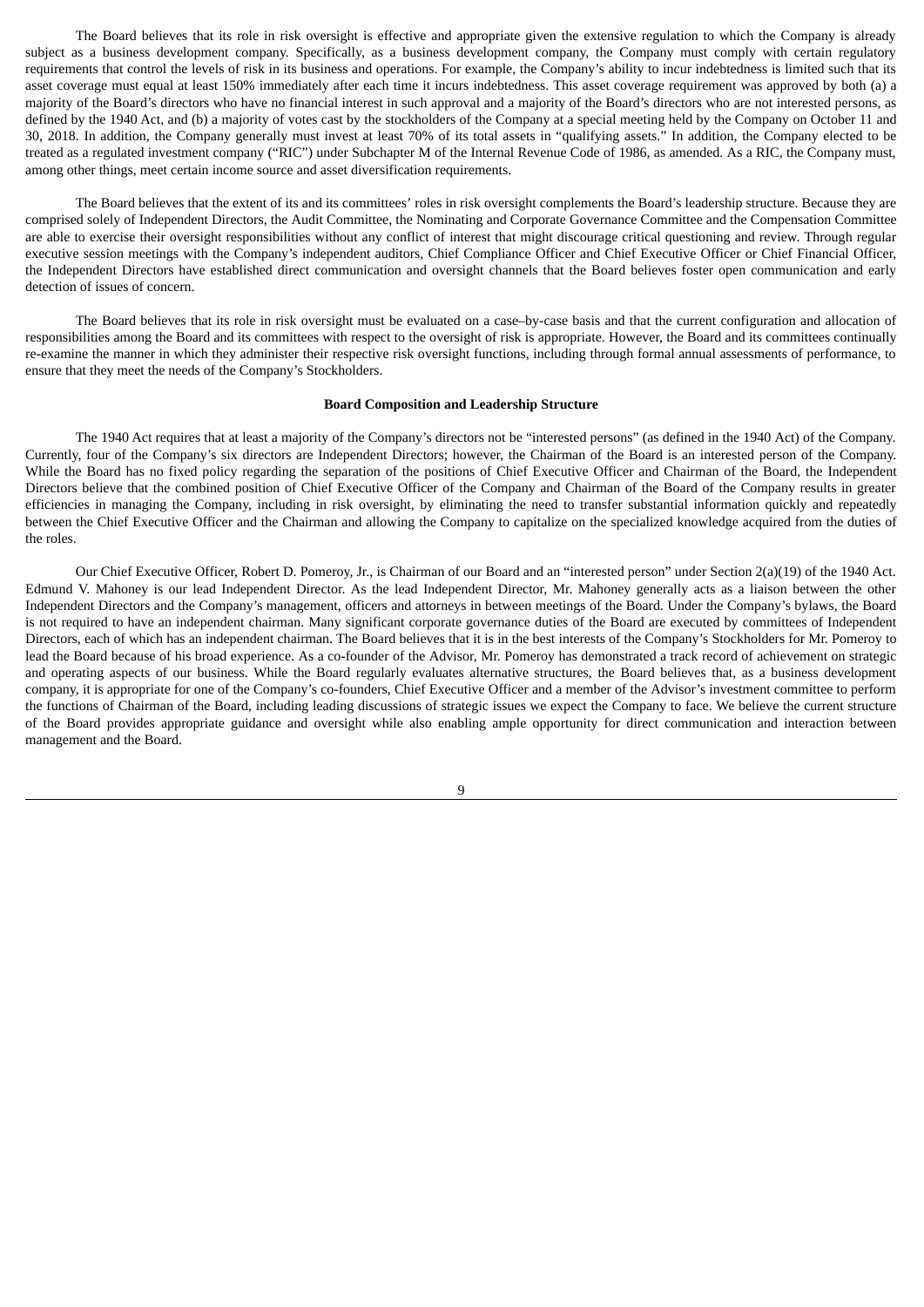#### **Information About Each Director's Experience, Qualifications, Attributes or Skills**

Below is additional information about each director (supplementing the information provided in the table above) that describes some of the specific experiences, qualifications, attributes and/or skills that each director possesses and which the Board believes have prepared each director to be an effective Board member. The Board believes that the significance of each director's experience, qualifications, attributes and/or skills is an individual matter (meaning that experience that is important for one director may not have the same value for another) and that these factors are best evaluated at the Board level, with no single director, or particular factor, being indicative of Board effectiveness. However, the Board believes that directors need to have the ability to review, evaluate, question and discuss critical information provided to them, and to interact effectively with Company management, service providers and counsel, in order to exercise effective business judgment in the performance of their duties. The Board believes that its members satisfy this standard. Experience relevant to having this ability may be achieved through a director's educational background, business, professional training or practice (e.g., finance, accounting or law), public service or academic positions, experience from service as a board member (including the Board) or as an executive of investment funds, public companies or significant private or not-for-profit entities or other organizations and/or other life experiences. The Board and its committees have the ability to engage other experts as appropriate. The Board evaluates its performance on an annual basis.

## **Experience, Qualifications, Attributes and/or Skills that Led to the Board's Conclusion that such Persons Should Serve as Directors of the Company**

The Board believes that each director brings a strong and unique background and set of skills to the Board, giving the Board, as a whole, competence and experience in a wide variety of areas, including corporate governance and board service, executive management, finance, private equity, workout and turnaround situations, manufacturing and marketing. Below is a description of the various experiences, qualifications, attributes and/or skills with respect to each director considered by the Board.

#### *Interested Directors*

#### **Robert D. Pomeroy, Jr.**

Mr. Pomeroy has been Chairman and Chief Executive Officer of the Company since its inception. He has been a Managing Member and the Chief Executive Officer of the Advisor since its formation. He has more than 40 years of experience in diversified lending and leasing, including positions in sales, marketing and senior management. He has held the positions as chief executive officer or general manager of each organization that he has led since 1996. His responsibilities have included: accountability for the overall profit and loss of the organization, credit authority and investment committee oversight, strategic planning, human resource oversight, including hiring, termination and compensation, reporting compliance for his business unit, investor relations, fund raising and all aspects of corporate governance. Mr. Pomeroy co-founded and has operated the Advisor, a technology lending management company. Prior to co-founding the Advisor, Mr. Pomeroy was the Senior Vice President of Financing for Science International, Inc., Executive Vice President of Transamerica Business Credit and the General Manager of its Technology Finance Division and President of GATX Ventures, Inc. This experience has provided him with extensive judgment, experience, skills and knowledge to make a significant contribution as Chairman of the Board and to support the Board's ability to govern the Company's affairs and business.

#### **Gerald A. Michaud**

Mr. Michaud has been President of the Company since its inception. Mr. Michaud has been a Managing Member and the President of the Advisor since its formation. He has extensive knowledge and expertise in venture lending and has developed, implemented and executed on marketing strategies and products targeted at the venture-backed technology and life science markets for a period of over 25 years. In addition, he has extensive knowledge in the formation of compensation plans for key employees involved in the marketing of venture loans. He is a member of the Advisor's investment committee responsible for approving all investments made by the Company and oversight of our portfolio. He has held senior management positions with several technology lending organizations within public companies, including Transamerica Business Credit and GATX Ventures, Inc. This experience, particularly with respect to marketing and business development, has provided Mr. Michaud with the judgment, knowledge, experience, skills and expertise that enhance the Board's ability to manage and direct the Company's affairs.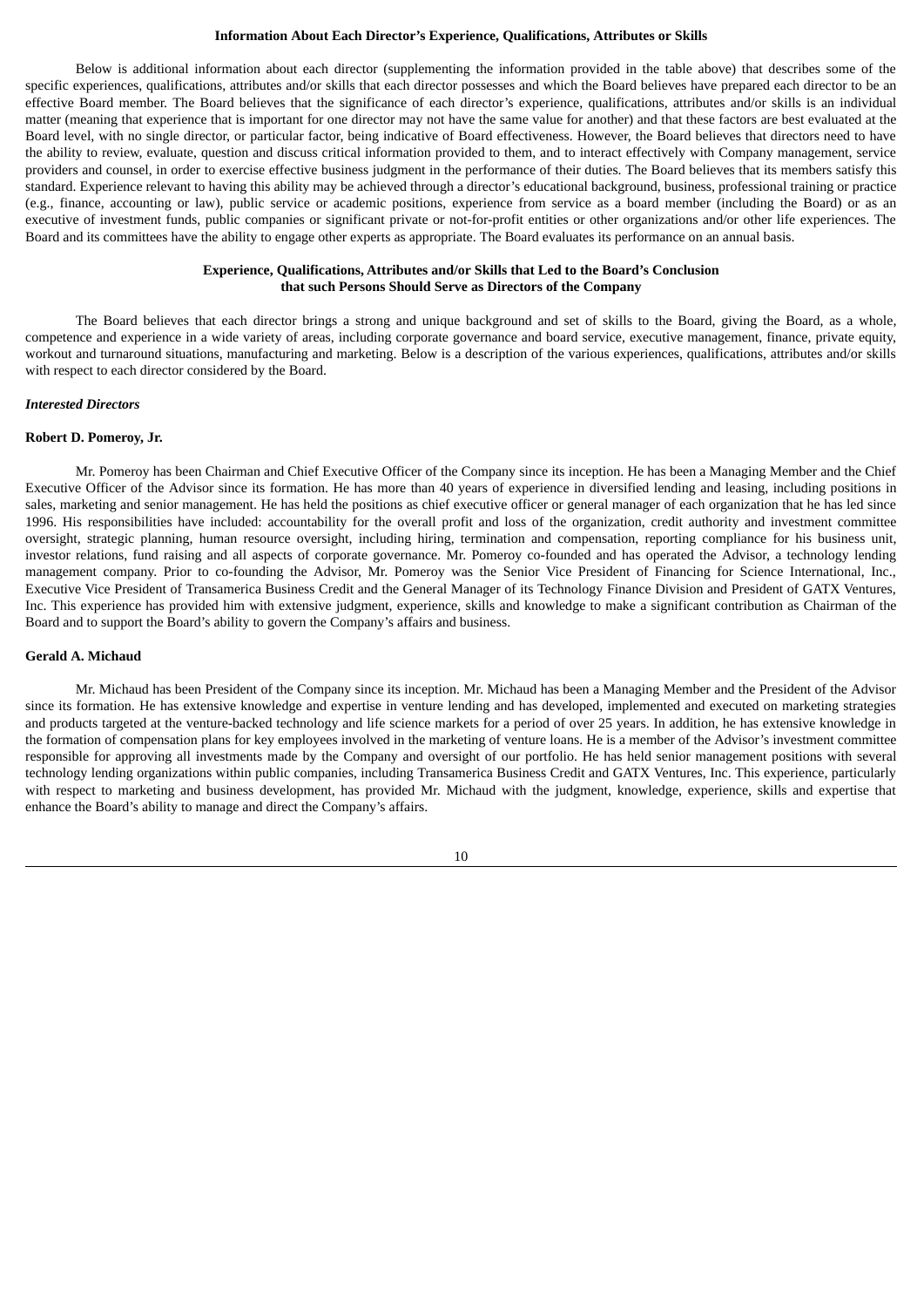#### **James J. Bottiglieri**

Mr. Bottiglieri brings to the Board substantial experience in identifying, managing and resolving accounting, tax and other financial issues often encountered by public companies through his former position as the chief financial officer of CODI from 2005 through 2013 and through his service as a director of CODI since 2005, as well as a director for several of CODI's subsidiary companies, and as the senior vice president/controller of WebMD. In addition, as the former chief financial officer of CODI, a public company, and as a current director of CODI, Mr. Bottiglieri has developed an extensive understanding of the various periodic reporting requirements and corporate governance compliance matters that assist the Board in managing and directing the Company's affairs. This experience, particularly with respect to the areas of accounting and corporate governance, provides the Board with expertise that assists the Board in its ability to manage and direct the Company's affairs.

#### **Edmund V. Mahoney**

Mr. Mahoney brings to the Board pertinent experience in portfolio management, as well as in-depth knowledge of investment advisor compliance, funds management and performance measurement and pricing of investments. In addition, through his past experiences, he has unique knowledge of international finance, as well as risk management strategies for foreign exchange and property and casualty operations. This vast experience, particularly in the areas of business, risk management and compliance matters that affect investment companies, enhances the Board's ability to manage and direct the Company's affairs.

#### **Elaine A. Sarsynski**

Ms. Sarsynski was a senior executive with Massachusetts Mutual Life Insurance Company ("MassMutual") and brings to the Board a strong background in managing large organizations, risk management, corporate governance, corporate finance, human resources and corporate communications. In addition to her experience at MassMutual, Ms. Sarsynski held senior management roles at Aetna Inc. overseeing segments of its investment division and leading its corporate finance department. Her corporate finance activities included rating agency management, banking relationships, capital allocation and currency hedging. Ms. Sarsynski also is a director of AXA, a public company under French law and a Non-Executive Director of TI Fluid Systems plc, a public company traded on the London Stock Exchange. Ms. Sarsynski's extensive experience enhances the Board's ability to manage and direct the Company's business.

## **Joseph J. Savage**

Mr. Savage served as Executive Vice Chairman of Webster Financial Corporation and Webster Bank, N.A. from October 2015 through June 2017. He joined Webster Bank, N.A. in April 2002 as Executive Vice President, Commercial Banking and also served as President of Webster Financial Corporation and Webster Bank, N.A. and on the board of directors of Webster Bank, N.A. Mr. Savage brings to the Board his strong knowledge and expertise in commercial lending and managing large financial organizations. Mr. Savage's extensive experience enhances the Board's ability manage and direct the Company's affairs.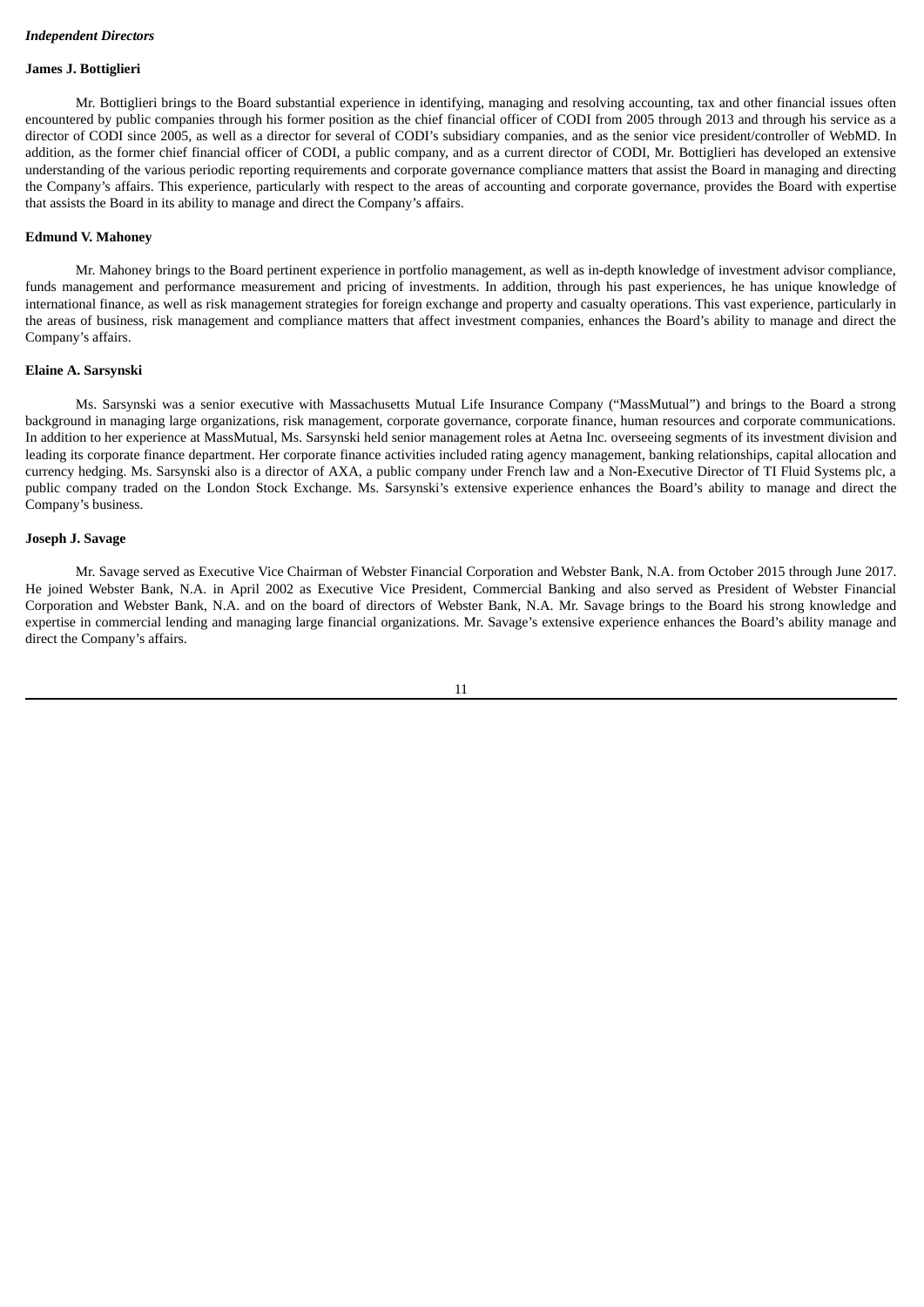#### **Board Meetings and Committees**

The Board has established an Audit Committee, a Nominating and Corporate Governance Committee and a Compensation Committee. For the year ended December 31, 2019, the Board held seven meetings, the Audit Committee held four meetings, the Nominating and Corporate Governance Committee held two meetings and the Compensation Committee held one meeting. All directors attended at least 75% of the aggregate number of meetings of the Board and of the respective committees on which they served. The Company requires each director to make a diligent effort to attend all Board and committee meetings and encourages directors to attend the annual meeting of Stockholders. All of the members of the Board attended the annual meeting of the Stockholders held in June 2019.

#### **Audit Committee**

The members of the Audit Committee are Mr. Bottiglieri, Ms. Sarsynski and Mr. Savage, each of whom is independent for purposes of the 1940 Act and the Nasdaq corporate governance rules. Mr. Bottiglieri serves as Chairman of the Audit Committee. The Audit Committee operates pursuant to a written Audit Committee Charter approved by the Board. The charter sets forth the responsibilities of the Audit Committee, which include selecting or retaining each year an independent registered public accounting firm (the "Auditors") to audit the accounts and records of the Company; reviewing and discussing with management and the Auditors the annual audited financial statements of the Company, including disclosures made in management's discussion and analysis of financial condition and results of operations, and recommending to the Board whether the audited financial statements should be included in the Company's Annual Report; reviewing and discussing with management and the Auditors the Company's quarterly financial statements prior to the filing of its Quarterly Reports on Form 10-Q; pre-approving the Auditors' engagement to render audit and/or permissible non-audit services; and evaluating the qualifications, performance and independence of the Auditors. The Audit Committee is also responsible for aiding the Board in fair value pricing of debt and equity securities. The Board and Audit Committee use the services of independent valuation firms to help them determine the fair value of certain securities. The Board has determined that Mr. Bottiglieri qualifies as an "audit committee financial expert" as that term is defined under Item 407 of Regulation S-K under the Exchange Act. The Audit Committee Charter is available on the Company's website at www.horizontechfinance.com.

#### **Nominating and Corporate Governance Committee**

The members of the Nominating and Corporate Governance Committee during the calendar year 2019 were Mr. Mahoney, Ms. Sarsynski, Mr. Bottiglieri and Mr. Savage, each of whom is independent for purposes of the 1940 Act and the Nasdaq corporate governance rules. The Board appointed Mr. Savage to the Nominating and Corporate Governance Committee effective March 2, 2019. Mr. Mahoney served as Chairman of the Nominating and Corporate Governance Committee during the calendar year 2019 from January through March 1, 2019. Ms. Sarsynski was elected as Chairperson of the Nominating and Corporate Governance Committee effective March 2, 2019. The Nominating and Corporate Governance Committee is responsible for selecting, researching and nominating directors for election by our Stockholders, selecting nominees to fill vacancies on the Board or a committee of the Board, developing and recommending to the Board a set of corporate governance principles and overseeing the evaluation of the Board and our management. The Nominating and Corporate Governance Committee has adopted a written Nominating and Corporate Governance Committee Charter that is available on the Company's website at www.horizontechfinance.com.

The Nominating and Corporate Governance Committee will consider Stockholder recommendations for possible nominees for election as directors when such recommendations are submitted in accordance with the Company's bylaws, the Nominating and Corporate Governance Committee Charter and any applicable law, rule or regulation regarding director nominations. Nominations should be sent to John C. Bombara, Secretary, c/o Horizon Technology Finance Corporation, 312 Farmington Avenue, Farmington, Connecticut 06032. When submitting a nomination to the Company for consideration, a Stockholder must provide all information that would be required under applicable SEC rules to be disclosed in connection with election of a director, including the following minimum information for each director nominee: full name, age and address; principal occupation during the past five years; directorships on publicly held companies and investment companies during the past five years; number of shares of our Common Stock owned, if any; and a written consent of the individual to stand for election if nominated by the Board and to serve if elected by the Stockholders.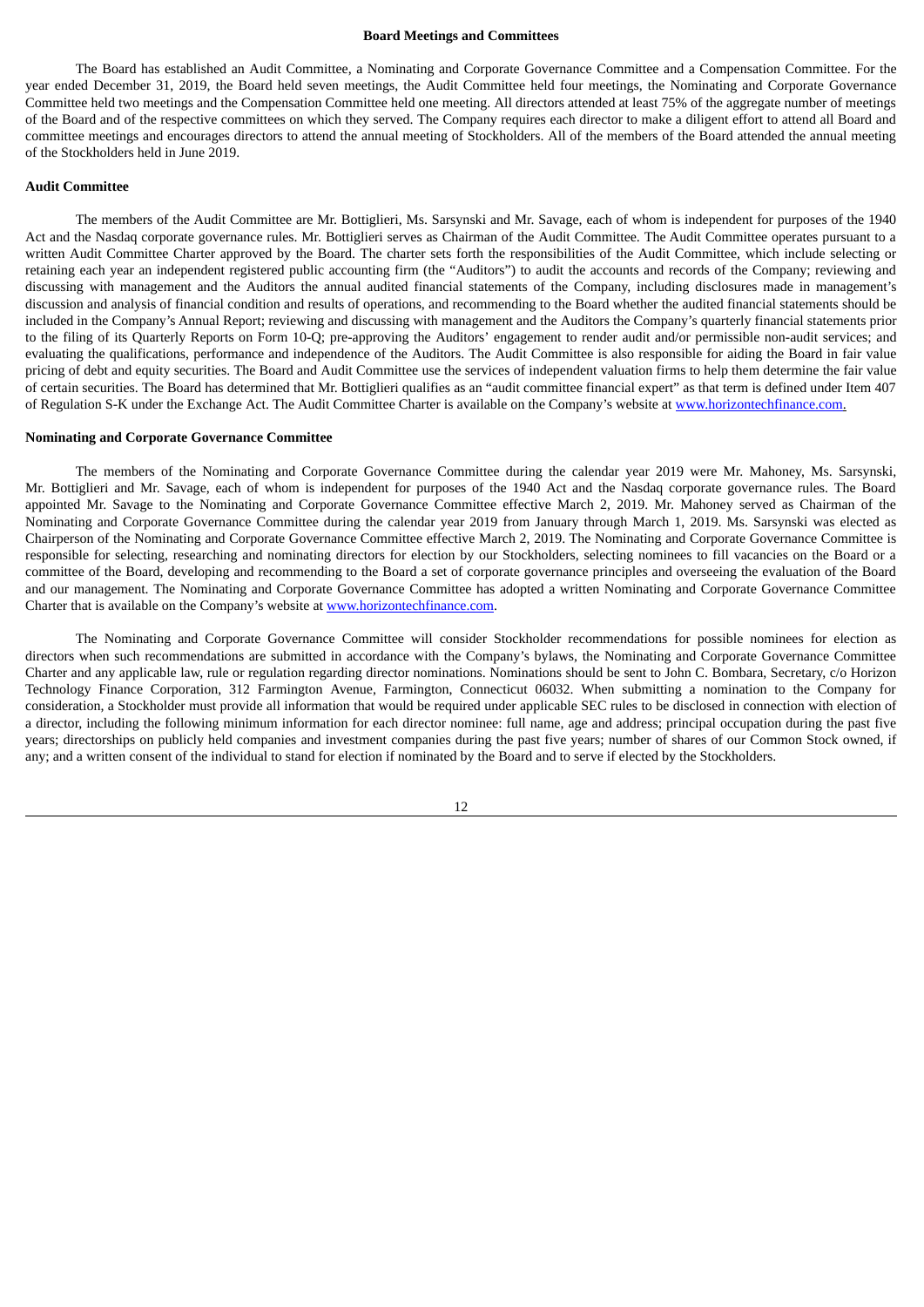Criteria considered by the Nominating and Corporate Governance Committee in evaluating the qualifications of individuals for election as members of the Board include: (1) compliance with the independence and other applicable requirements of the Nasdaq corporate governance rules and the 1940 Act, and all other applicable laws, rules, regulations and listing standards; (2) the criteria, policies and principles set forth in the Nominating and Corporate Governance Committee Charter; (3) the knowledge, experience, integrity and judgment of each individual; (4) the potential contribution of each individual to the diversity of backgrounds, experience and competencies which our Board desires to have represented; (5) each individual's ability to devote sufficient time and effort to his or her duties as a director; (6) independence and willingness to consider all strategic proposals; (7) any other criteria established by the Board; and (8) any core competencies or technical expertise necessary to staff the Board's committees. In addition, the Nominating and Corporate Governance Committee assesses whether an individual possesses the integrity, judgment, knowledge, experience, skills and expertise that are likely to enhance the Board's ability to manage and direct the Company's affairs and business, including, when applicable, to enhance the ability of committees of the Board to fulfill their respective duties. The Nominating and Corporate Governance Committee has not adopted a formal policy with regard to the consideration of diversity in identifying individuals for election as members of the Board, but the Nominating and Corporate Governance Committee considers such factors as it may deem are in the best interests of the Company and its Stockholders. Those factors may include a person's differences of viewpoint, professional experience, education and skills, as well as his or her race, gender and national origin. In addition, as part of the Board's annual self-assessment, the members of the Nominating and Corporate Governance Committee evaluate the membership of the Board and whether the Board maintains satisfactory policies regarding membership selection.

#### **Compensation Committee**

The members of the Compensation Committee are Mr. Mahoney, Ms. Sarsynski and Mr. Bottiglieri, each of whom is independent for purposes of the 1940 Act and the Nasdaq corporate governance rules. Mr. Mahoney serves as Chairman of the Compensation Committee. The Compensation Committee's oversight responsibilities include determining, or recommending to the Board, the compensation, if any, of the Company's Chief Executive Officer and all other executive officers of the Company and recommending to the Board the compensation of the independent directors of the Company. The Compensation Committee reviews the compensation of the Independent Directors annually and makes a recommendation to the Board of the level of compensation. The Compensation Committee bases its recommendation upon available information regarding the compensation of other public business development companies of similar size to the Company, the expertise required of the Independent Directors and the duties and anticipated time commitment of the Independent Directors. After receiving the recommendation of the Compensation Committee, the Board determines the compensation of the Independent Directors. Currently none of the Company's executive officers are compensated by the Company and, as a result, the Compensation Committee does not produce and/or review a report on executive compensation practices. So long as the Company is externally managed and no compensation is paid by the Company to its officers, the Compensation Committee is only required to confirm that no compensation has been paid by the Company to its officers and, if so required under any administrative or similar agreement, that the Company has reimbursed the external manager for the percentage allocation of officers' compensation determined by the Board or a committee thereof. The Compensation Committee may rely on the determination of the Board or of the Audit Committee with respect to any such expense allocation. The Compensation Committee has adopted a written Compensation Committee Charter that is available on the Company's website at www.horizontechfinance.com.

#### **Stockholder Communication with the Board**

Stockholders with questions about the Company are encouraged to contact the Company's Investor Relations Department at 312 Farmington Avenue, Farmington, Connecticut 06032 or by visiting the investor relations web page on our website at www.horizontechfinance.com. However, if Stockholders believe that their questions have not been addressed, they may communicate with the Company's Board by sending their communications to John C. Bombara, Secretary, c/o Horizon Technology Finance Corporation, 312 Farmington Avenue, Farmington, Connecticut 06032. All Stockholder communications received in this manner will be delivered to one or more members of the Board.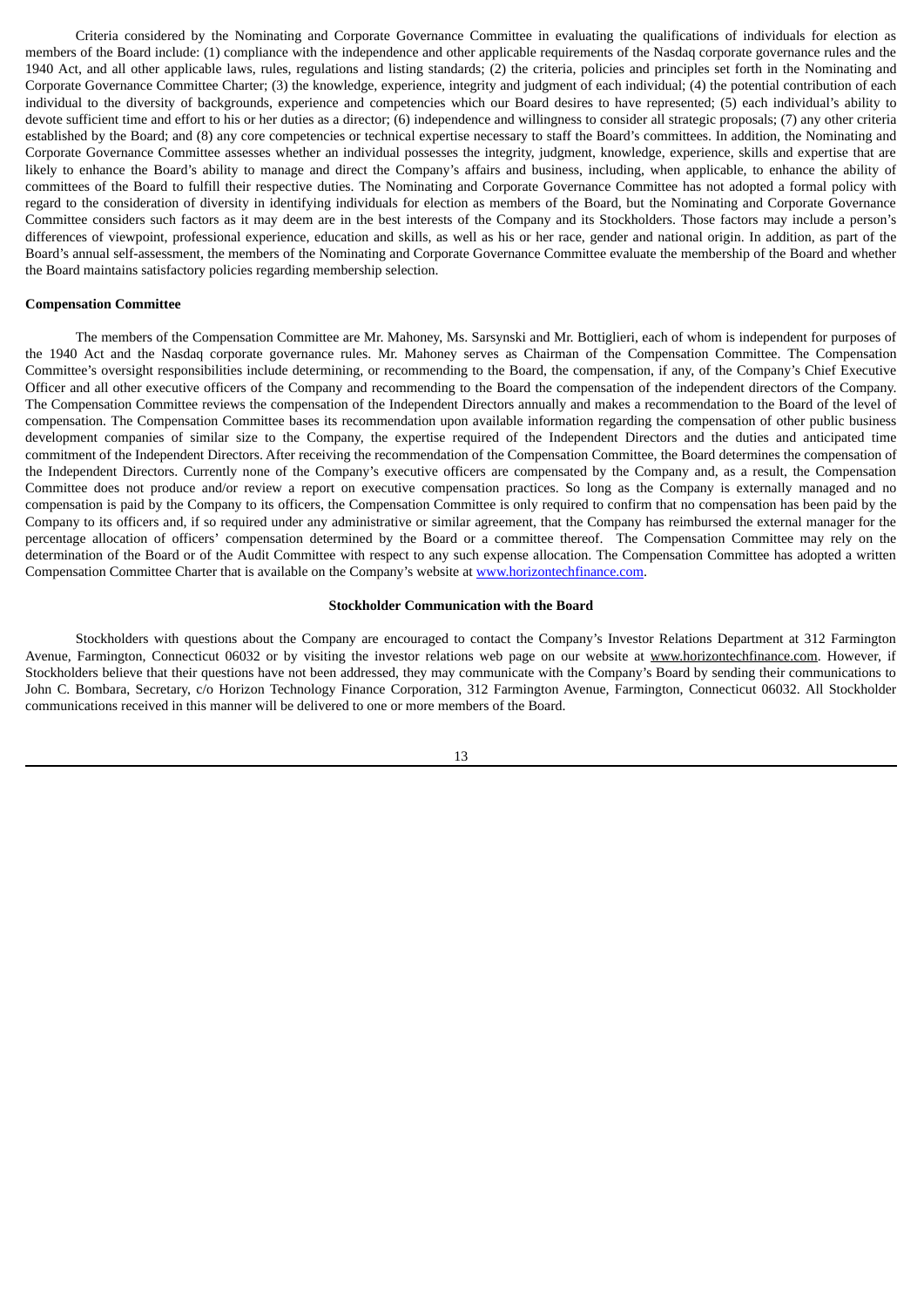## **Information About Executive Officers Who are Not Directors**

The following information pertains to the Company's executive officers who are not directors of the Company.

| Name, Address and Age <sup>(1)</sup> | <b>Position(s) held with Company</b>                                                     | <b>Principal Occupation(s) During the Past 5 Years</b>                                                                                                                                                                                                                                                                                                                                                                                                                                                                                   |
|--------------------------------------|------------------------------------------------------------------------------------------|------------------------------------------------------------------------------------------------------------------------------------------------------------------------------------------------------------------------------------------------------------------------------------------------------------------------------------------------------------------------------------------------------------------------------------------------------------------------------------------------------------------------------------------|
| Daniel R. Trolio (47)                | Senior Vice President, Chief Financial<br>Officer and Treasurer                          | Senior Vice President, Chief Financial Officer and Treasurer of the<br>Company and the Advisor since January 2017. Previously served as Vice<br>President of Finance and Interim Chief Financial Officer of the Company<br>and Advisor from September 2016 through January 2017. Mr. Trolio also<br>served as Vice President and Corporate Controller of the Company and<br>Advisor from 2010 through September 2016. Mr. Trolio is responsible for<br>all financial reporting and accounting matters of the Company and the<br>Advisor. |
| John C. Bombara (56)                 | Senior Vice President, General Counsel,<br><b>Chief Compliance Officer and Secretary</b> | Senior Vice President, General Counsel, Chief Compliance Officer and<br>Secretary of the Company since July 2010. Mr. Bombara is an original<br>member of the team that founded the predecessor of the Advisor in May<br>2003 and has served as its Senior Vice President, General Counsel, Chief<br>Compliance Officer and Secretary since 2010. Mr. Bombara oversees all<br>legal functions for the Company and the Advisor.                                                                                                           |
| Daniel S. Devorsetz (49)             | Senior Vice President and Chief<br><b>Investment Officer</b>                             | Senior Vice President and Chief Investment Officer of the Company since<br>July 2010. Mr. Devorsetz has been with the Advisor since October 2004<br>and has been its Senior Vice President and the Chief Investment Officer<br>since that time. Mr. Devorsetz is responsible for general oversight of the<br>Company's investments, including originations.                                                                                                                                                                              |
| Diane Earle (60)                     | <b>Chief Credit Officer</b>                                                              | Chief Credit Officer of the Company since February 28, 2020 and Chief<br>Credit Officer of the Advisor since January 20, 2020. Ms. Earle is<br>responsible for underwriting and portfolio management. From<br>March 2019 through January 2020, Credit Executive, Life Sciences at J.P.<br>Morgan. Prior to that, Executive Vice President, Chief Credit Officer at<br>Square 1 Bank, a division of Pacific Western Bank.                                                                                                                 |

(1) The business address of each of the Company's executive officers is c/o Horizon Technology Finance Management LLC, 312 Farmington Avenue, Farmington, CT 06032.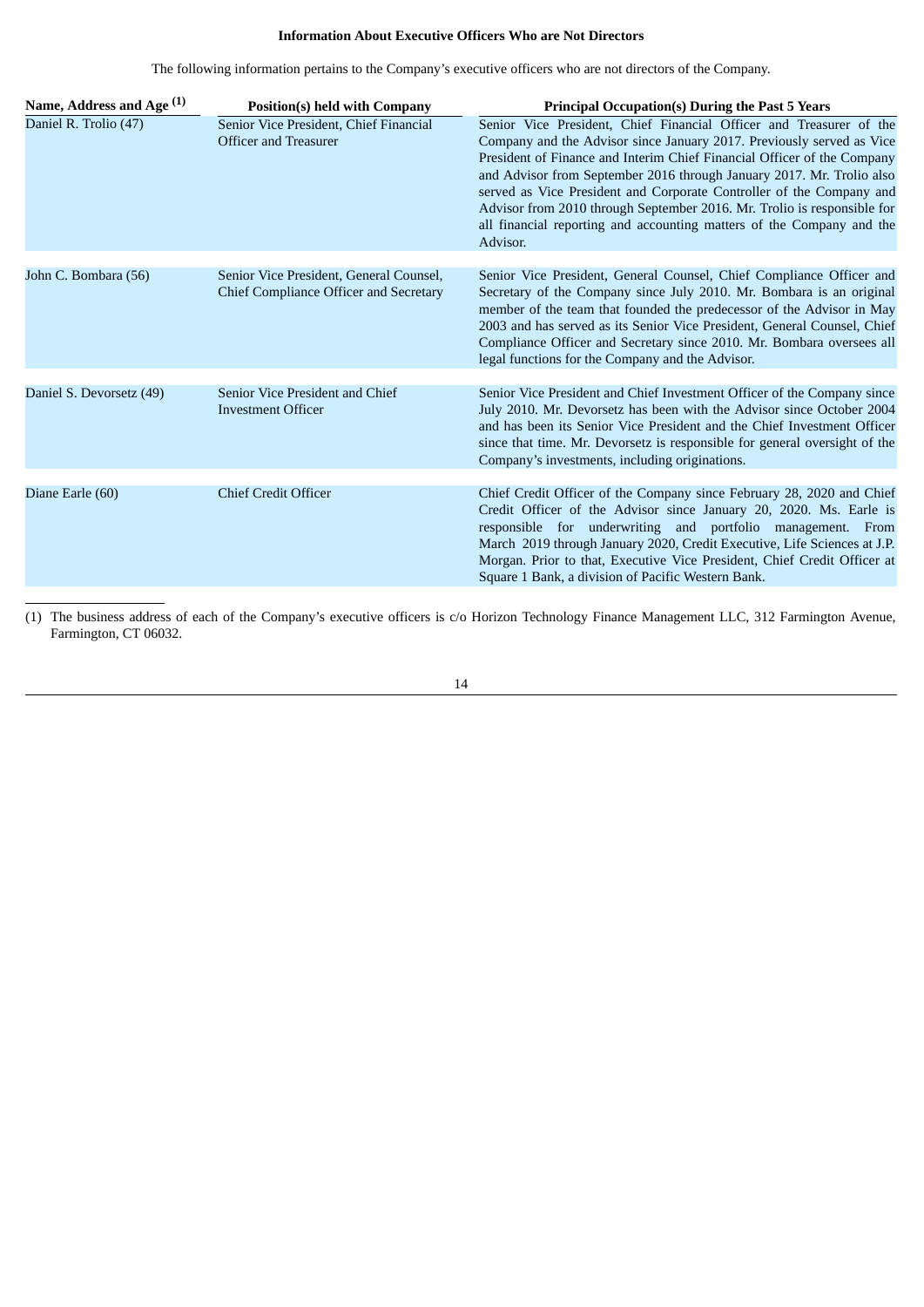#### **Code of Conduct and Codes of Ethics**

We expect each of the Company's officers and directors, as well as any person affiliated with the Company's operations, to act in accordance with the highest standards of personal and professional integrity at all times, and to comply with the Company's policies and procedures and all laws, rules and regulations of any applicable international, federal, provincial, state or local government. To this effect, the Company has adopted a Code of Conduct, which is posted on the Company's website at www.horizontechfinance.com. The Code of Conduct applies to the Company's directors, executive officers, officers and their respective staffs.

The Company and the Advisor have each adopted a code of ethics pursuant to Rule 17j-1 under the 1940 Act and Rule 204A-1 under the Investment Advisers Act of 1940 (the "Advisers Act"), respectively, that establishes procedures for personal investments and restricts certain personal securities transactions. Personnel subject to each code may invest in securities for their personal investment accounts, including securities that may be purchased or held by the Company, so long as such investments are made in accordance with the code's requirements. The Code of Ethics was filed as an exhibit to the Company's annual report on Form 10-K for the fiscal year ended December 31, 2016, and you may access it via the Internet site of the SEC at www.sec.gov or the Company's website at www.horizontechfinance.com.

The Company intends to disclose any material amendments to or waivers of required provisions of its Code of Conduct or the Codes of Ethics on a Current Report on Form 8-K.

The Company has adopted a hedging policy which prohibits the Company's directors and executive officers from hedging their ownership of the Company's securities, including trading in publicly-traded options, puts, calls or other derivative instruments related to the Company's stock or debt.

#### **Compensation of Directors**

Each of the Company's Independent Directors receives an annual fee of \$82,000. Each member of the Audit Committee is paid an annual fee of \$7,500 and each member of the Nominating and Corporate Governance Committee is paid an annual fee of \$5,000. In addition, the chairman of the Audit Committee receives an additional annual fee of \$10,000 and the chairman of Nominating and Corporate Governance Committee receives an additional annual fee of \$7,500 for their additional services, if any, in these capacities. Our lead Independent Director is also paid an annual fee of \$10,000. The Company reimburses all of its directors for their reasonable out-of-pocket expenses incurred in attending Board and committee meetings. No compensation is paid to directors who are "interested persons" of the Company, as such term is defined in the 1940 Act.

The following table shows information regarding the compensation paid by the Company to its directors for the year ended December 31, 2019. No compensation was paid directly by the Company to any interested director or executive officer of the Company.

|                              | <b>Fees Earned or</b>       | <b>All Other</b>            |      |             |
|------------------------------|-----------------------------|-----------------------------|------|-------------|
| Name                         | Paid in $\text{Cash}^{(1)}$ | Compensation <sup>(2)</sup> |      | Total $(2)$ |
| <b>Independent Directors</b> |                             |                             |      |             |
| James J. Bottiglieri         | \$<br>104.500               | None                        | -S   | 104,500     |
| Edmund V. Mahoney            | \$<br>97,000                | None                        | -S   | 97,000      |
| Elaine A. Sarsynski          | \$<br>102.000               | None                        | - \$ | 102,000     |
| Joseph J. Savage             | \$<br>94,500                | None \$                     |      | 94,500      |
|                              |                             |                             |      |             |
| <b>Interested Directors</b>  |                             |                             |      |             |
| Robert D. Pomeroy, Jr.       | None                        | None                        |      | None        |
| Gerald A. Michaud            | None                        | None                        |      | None        |
|                              |                             |                             |      |             |

(1) The amounts listed are amounts for the year ended December 31, 2019.

(2) We did not award any portion of the fees earned by our directors in stock or options during the year ended December 31, 2019, we do not have a profit sharing plan, and directors do not receive any pension or retirement benefits from us.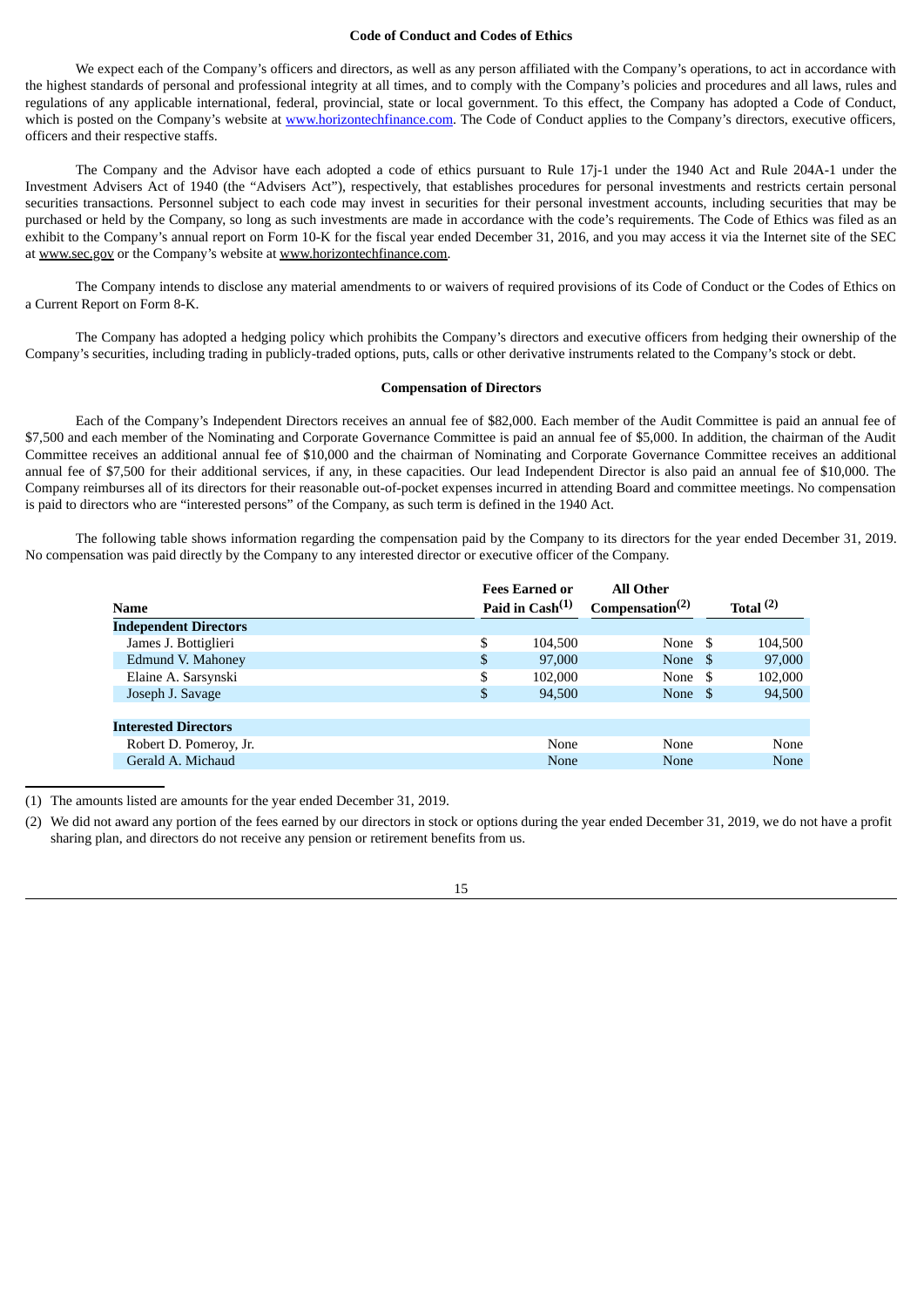#### **Certain Relationships and Related Party Transactions**

The Company has entered into an investment advisory agreement (the "Investment Management Agreement") with the Advisor. The Advisor is registered as an investment adviser under the Advisers Act. The Company's investment activities are managed by the Advisor and supervised by the Board, the majority of whom are Independent Directors. Under the Investment Management Agreement, the Company has agreed to pay the Advisor an annual management fee based on the Company's gross assets less cash and cash equivalents as well as an incentive fee based on the Company's investment performance. During calendar year 2019, the Advisor was at least 60% owned by HTF Holdings LLC, which was wholly-owned by Horizon Technology Finance Principals LLC f/k/a Horizon Technology Finance, LLC ("HTF Principals"). HTF Principals is wholly-owned by Messrs. Pomeroy and Michaud. By virtue of their ownership interest in HTF Principals, Messrs. Pomeroy and Michaud control the Advisor. Effective as of March 7, 2019, HTF Principals directly owns more than sixty percent (60%) of the Advisor. During the year ended December 31, 2019, fees paid to the Advisor pursuant to the Investment Management Agreement totaled \$10.7 million.

The Company has also entered into an administration agreement (the "Administration Agreement") with the Administrator. Under the Administration Agreement, the Company has agreed to reimburse the Administrator for the Company's allocable portion of overhead and other expenses incurred by the Administrator in performing its obligations under the Administration Agreement, including rent and the Company's allocable portion of the costs of compensation and related expenses of its Chief Financial Officer and Chief Compliance Officer and their respective staffs. In addition, pursuant to the terms of the Administration Agreement, the Administrator provides the Company with the office facilities and administrative services necessary to conduct the Company's day-to-day operations. During the year ended December 31, 2019, expenses and fees incurred pursuant to the Administration Agreement totaled \$0.9 million.

HTF has granted the Company a non-exclusive, royalty-free license to use the name "Horizon Technology Finance." The address of the Advisor and the Administrator is 312 Farmington Avenue, Farmington, Connecticut 06032.

We believe that the Company derives substantial benefits from its relationship with the Advisor. The Advisor may manage other investment vehicles ("Advisor Funds") with the same investment strategy as the Company. The Advisor may provide the Company an opportunity to co-invest with the Advisor Funds. Under the 1940 Act, absent receipt of exemptive relief from the SEC, the Company and its affiliates may be precluded from coinvesting in negotiated investments. On November 27, 2017, the Company was granted exemptive relief from the SEC which permits the Company to coinvest with Advisor Funds in negotiated investments, subject to certain conditions.

The Audit Committee, in consultation with the Company's Chief Executive Officer, Chief Compliance Officer and legal counsel, has established a written policy to govern the review of potential related party transactions. The Audit Committee conducts quarterly reviews of any potential related party transactions and, during these reviews, if any, it also considers any conflicts of interest brought to its attention pursuant to the Company's Code of Conduct or the Company's or the Advisor's Code of Ethics.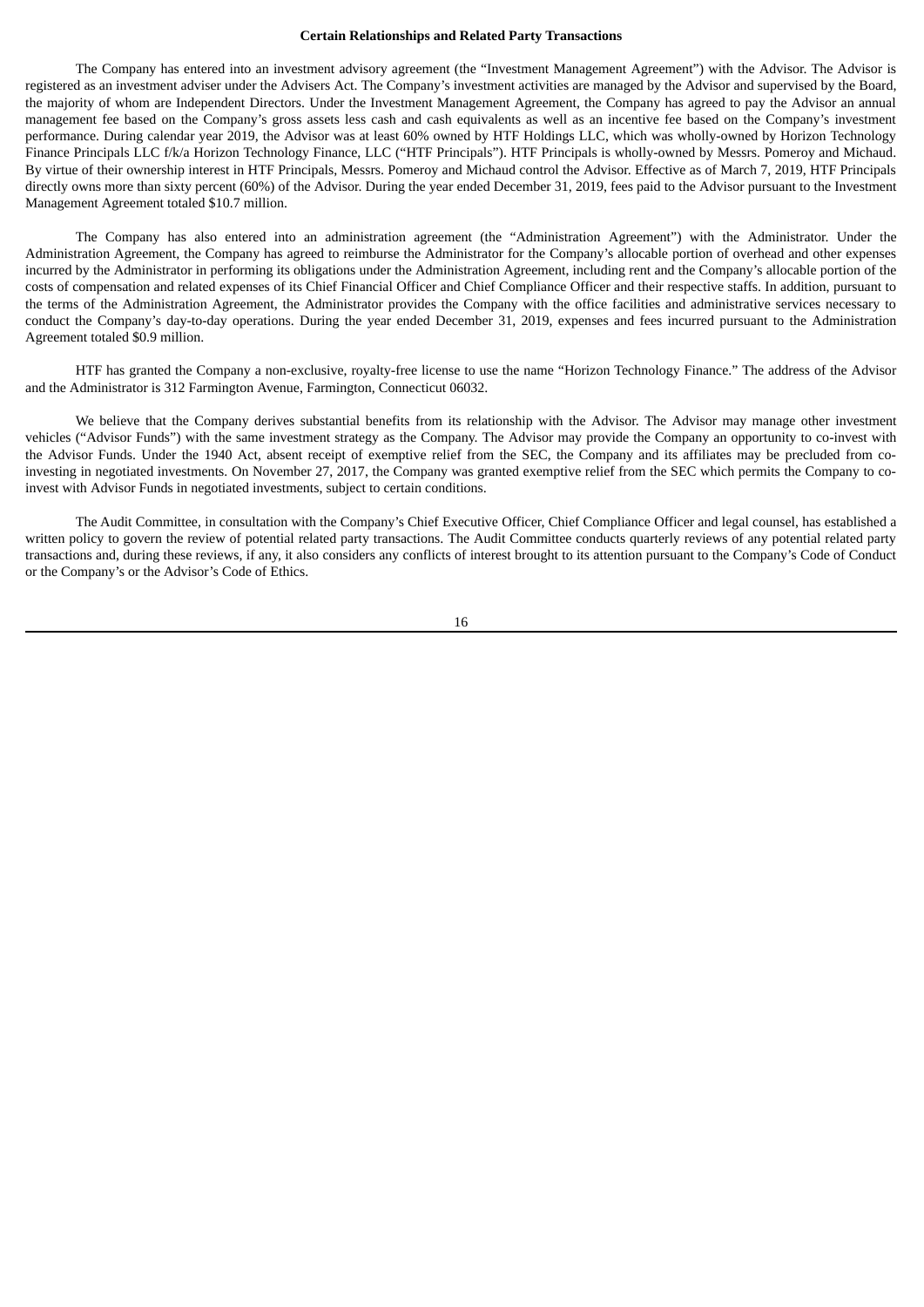### **PROPOSAL 2: RATIFICATION OF SELECTION OF INDEPENDENT REGISTERED PUBLIC ACCOUNTING FIRM**

RSM US LLP ("RSM") has been selected as the independent registered public accounting firm to audit the consolidated financial statements of the Company and its subsidiaries at and during the Company's year ending December 31, 2020. RSM was selected by the Audit Committee of the Company, and that selection was ratified by a majority of the Board, including all of the Independent Directors, by a vote cast in person. The Company does not know of any direct or indirect financial interest of RSM in the Company. A representative of RSM will attend the Meeting and will have the opportunity to make a statement, if he or she desires to do so, and will be available to answer questions.

The chart below sets forth the total amount billed to the Company by RSM for services performed for the years ended December 31, 2019 and 2018 and breaks down these amounts by category of service:

|                                   | For the fiscal year ended December 31, |               |
|-----------------------------------|----------------------------------------|---------------|
|                                   | 2019                                   | 2018          |
| Audit Fees <sup>(1)</sup>         | 632,392                                | \$<br>402,928 |
| Audit-Related Fees <sup>(2)</sup> |                                        |               |
| Tax Fees $^{(3)}$                 | 21,300                                 | 17,900        |
| All Other Fees <sup>(4)</sup>     |                                        |               |
| Total                             | 653,692                                | 420,828       |
|                                   |                                        |               |

- (1) "Audit Fees" are fees billed by RSM for professional services rendered for the audits of the Company's year-end financial statements and internal control over financial reporting, the review of the financial information included in the Company's quarterly reports, and services that are normally provided by RSM in connection with statutory and regulatory filings. Of the Audit Fees billed for fiscal year ended December 31, 2019, \$143,065 related to the Company's Form N-2 Registration Statement filing during 2019. Of the Audit Fees billed for fiscal year ended December 31, 2018, \$31,500 related to the Company's Form N-2 Registration Statement filing during 2018.
- (2) "Audit-Related Fees" are fees billed by RSM for audit-related services and consist of fees billed for assurance and related services that are reasonably related to the performance of the audit or review of the Company's financial statements and are not reported under "Audit Fees." These services include attest services that are not required by statute or regulation and consultations concerning financial accounting and reporting standards.
- (3) "Tax Fees" are fees billed by RSM for professional services for tax compliance. These services include assistance regarding federal, state and local tax compliance.
- (4) "All Other Fees" are fees billed by RSM for products and services other than the services reported above.

The Audit Committee has established a pre-approval policy that describes the permitted audit, audit-related, tax and other services to be provided by RSM. The policy requires that the Audit Committee pre-approve the audit and permissible non-audit services performed by the independent auditor in order to assure that the provision of such service does not impair the auditor's independence. All services represented by the amount under "Audit Related Fees" and "Tax Fees" in the table above were approved by the Audit Committee in accordance with such policy.

Any requests for audit, audit-related, tax and other services that have not received general pre-approval must be submitted to the Audit Committee for specific pre-approval and cannot commence until such approval has been granted. Normally, pre-approval is provided at regularly scheduled meetings of the Audit Committee. However, the Audit Committee may delegate pre-approval authority to one or more of its members. The member or members to whom such authority is delegated shall report any pre-approval decisions to the Audit Committee at its next scheduled meeting. The Audit Committee does not delegate its responsibilities to pre-approve services performed by the independent auditor to management.

If the Stockholders fail to ratify the selection of RSM to serve as the independent registered public accounting firm for the year ending December 31, 2020, the Audit Committee and the Board will reconsider the continued retention of RSM.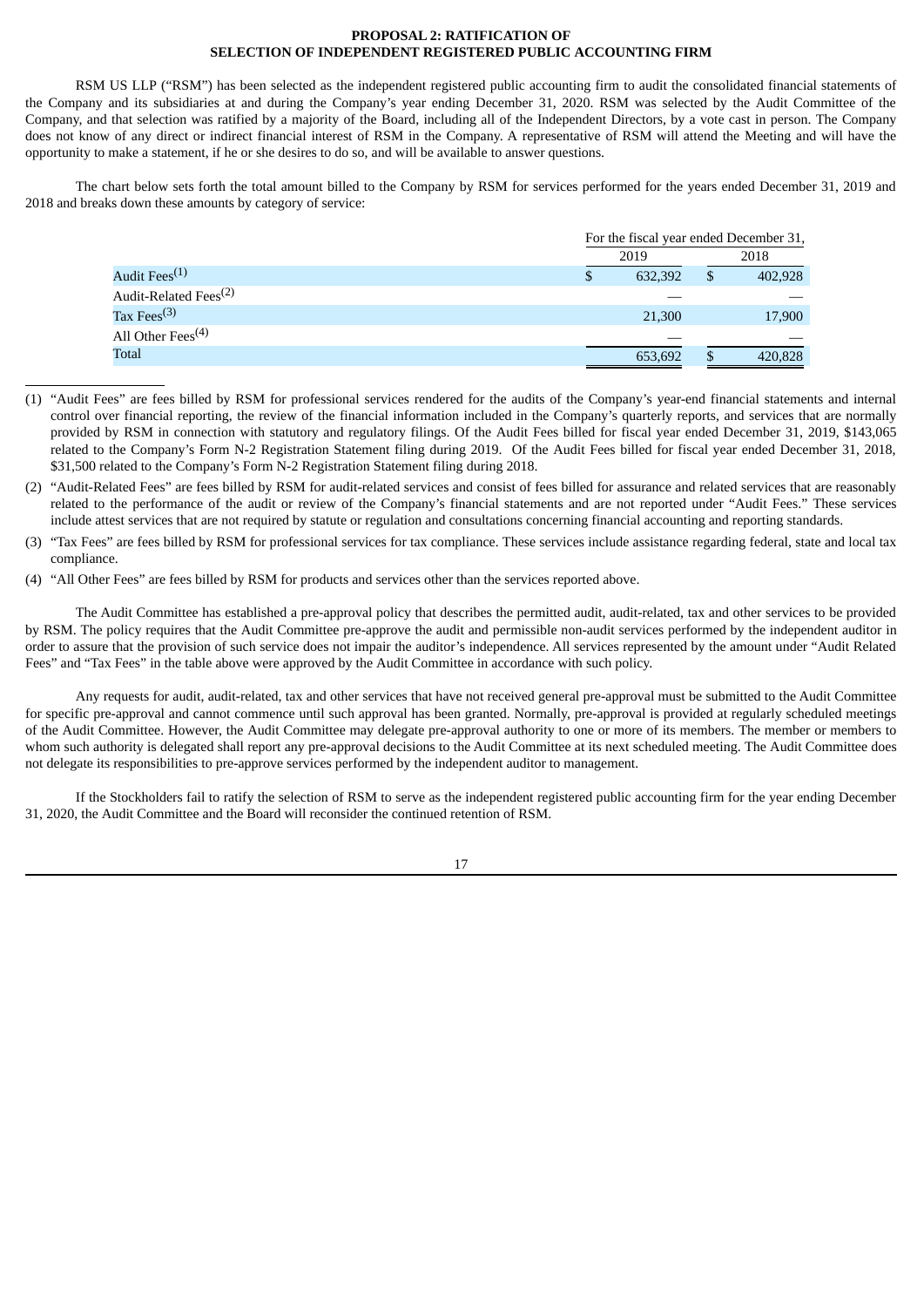## **THE BOARD, INCLUDING THE INDEPENDENT DIRECTORS, UNANIMOUSLY RECOMMENDS THAT YOU VOTE FOR RATIFICATION OF RSM US LLP AS THE INDEPENDENT REGISTERED PUBLIC ACCOUNTING FIRM TO THE COMPANY FOR THE YEAR ENDING DECEMBER 31, 2020.**

## **Audit Committee Report (1)**

The following is the report of the Audit Committee with respect to the Company's audited financial statements for the year ended December 31, 2019.

The Audit Committee has reviewed and discussed the Company's audited financial statements with management and RSM, the Company's independent registered public accounting firm, with and without management present. The Audit Committee included in its review results of RSM's examinations, the Company's internal controls and the quality of the Company's financial reporting. The Audit Committee also reviewed the Company's procedures and internal control processes designed to ensure full, fair and adequate financial reporting and disclosures, including procedures for certifications by the Company's chief executive officer and chief financial officer that are required in periodic reports filed by the Company with the SEC. The Audit Committee is satisfied that the Company's internal control system is adequate and that the Company employs appropriate accounting and auditing procedures.

The Audit Committee also has discussed with RSM matters relating to RSM's judgments about the quality, as well as the acceptability, of the Company's accounting principles as applied in its financial reporting as required by Statement of Auditing Standard No. 1301 (Communications with Audit Committees). In addition, the Audit Committee has discussed with RSM their independence from management and the Company, as well as the matters in the written disclosures received from RSM and required by Public Company Accounting Oversight Board Rule 3526 (Communication with Audit Committees Concerning Independence). The Audit Committee received a letter from RSM confirming their independence and discussed it with them. The Audit Committee discussed and reviewed with RSM the Company's critical accounting policies and practices, internal controls, other material written communications to management and the scope of RSM's audits and all fees paid to RSM during the year. The Audit Committee adopted guidelines requiring review and pre-approval by the Audit Committee of audit and non-audit services performed by RSM for the Company. The Audit Committee has reviewed and considered the compatibility of RSM's performance of non-audit services with the maintenance of RSM's independence as the Company's independent registered public accounting firm.

Based on the Audit Committee's review and discussions referred to above, the Audit Committee recommended to the Board of Directors (and the Board of Directors has approved) that the Company's audited financial statements be included in the Company's Annual Report for the year ended December 31, 2019 for filing with the SEC. In addition, the Audit Committee has engaged RSM to serve as the Company's independent registered public accounting firm for the year ending December 31, 2020 and has directed that the selection of RSM should be submitted to the Company's Stockholders for ratification.

**March 1, 2020**

**The Audit Committee** James J. Bottiglieri, *Chair* Elaine A. Sarsynski Joseph J. Savage

<sup>(1)</sup> The material in this report is not "soliciting material," is not deemed "filed" with the SEC and is not to be incorporated by reference into any filing of the Company under the Securities Act or the Exchange Act, whether made before or after the date hereof and irrespective of any general incorporation language in any such filing.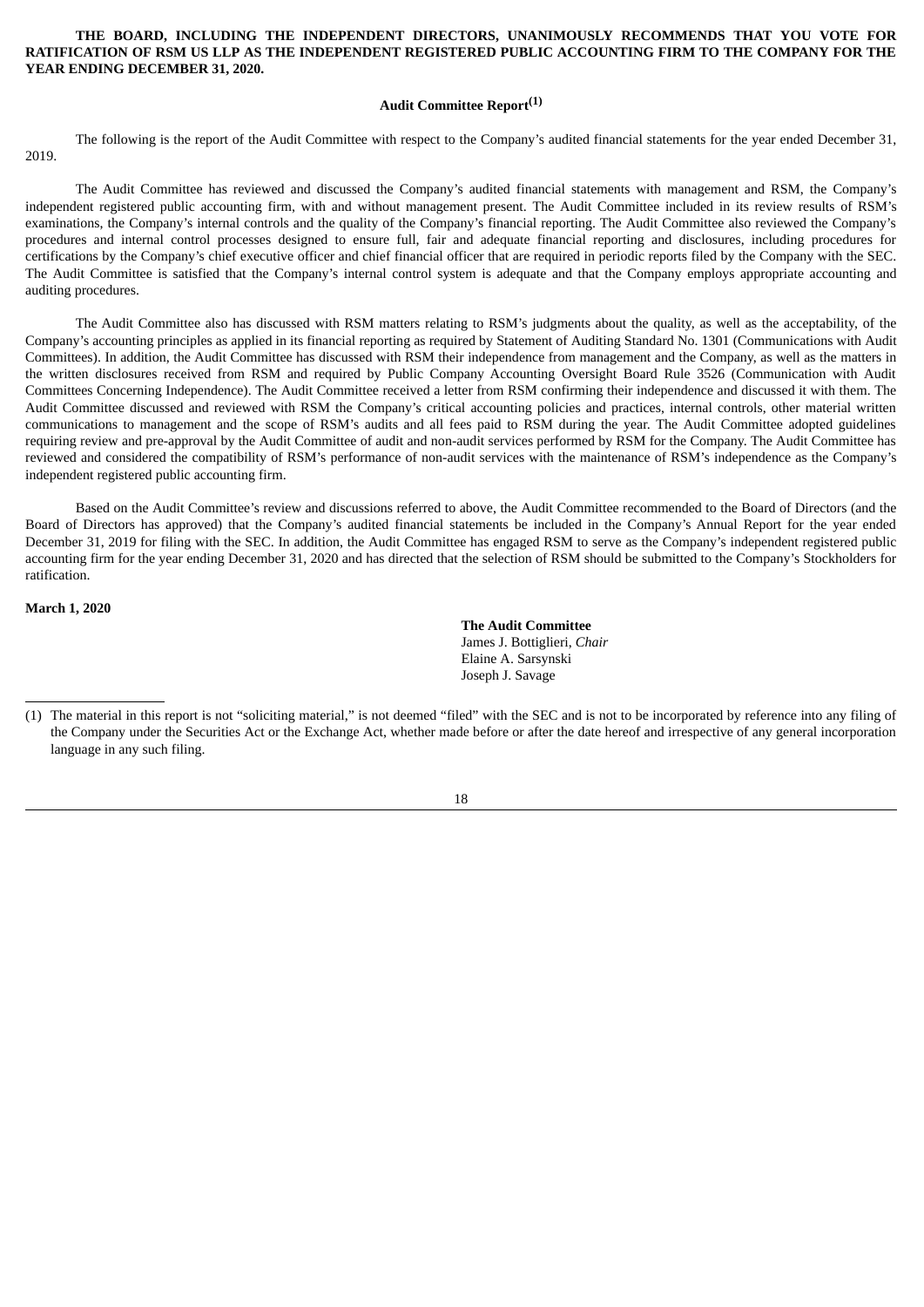#### **OTHER BUSINESS**

The Board knows of no other matter that is likely to come before the Meeting or that may properly come before the Meeting, apart from the consideration of an adjournment or postponement.

If there appear not to be enough votes for a quorum or to approve the proposals at the Meeting, either the presiding officer of the Meeting or a majority of the Stockholders who are represented at the Meeting, in person or by proxy, and entitled to vote may adjourn the Meeting to permit the further solicitation of proxies. The person(s) named as proxies will vote proxies held by them for such adjournment, unless marked to be voted against any proposal for which an adjournment is sought.

#### **ANNUAL AND QUARTERLY REPORTS**

Copies of the Company's Annual Reports on Form 10-K, Quarterly Reports on Form 10-Q and Current Reports on Form 8-K are available at the Company's website at www.horizontechfinance.com or upon request without charge. Please direct your request to Horizon Technology Finance Corporation, Attention: Investor Relations, 312 Farmington Avenue, Farmington, Connecticut 06032, or by calling us collect at 860-676-8654. Copies of such reports are also posted via EDGAR on the SEC's website at www.sec.gov.

## **SUBMISSION OF STOCKHOLDER PROPOSALS AND COMPLAINTS**

The Company expects that the 2021 Annual Meeting of Stockholders will be held in June 2021, but the exact date, time and location of such meeting have yet to be determined. A Stockholder who intends to present a proposal at that annual meeting, including nomination of a director, must submit the proposal in writing addressed to John C. Bombara, Secretary, c/o Horizon Technology Finance Corporation, 312 Farmington Avenue, Farmington, Connecticut 06032. Notices of intention to present proposals, including nomination of a director, at the 2020 annual meeting must be received by the Company between December 24, 2020 and 5:00 p.m. Eastern Time on January 23, 2021. In order for a proposal to be considered for inclusion in the Company's proxy statement for the 2021 Annual Meeting, the Company must receive the proposal no later than December 24, 2020. The submission of a proposal does not guarantee its inclusion in the Company's proxy statement or presentation at the meeting unless certain securities law requirements are met. The Company reserves the right to reject, rule out of order or take other appropriate action with respect to any proposal that does not comply with these and other applicable requirements.

The Company's Audit Committee has established guidelines and procedures regarding the receipt, retention and treatment of complaints regarding accounting, internal accounting controls or auditing matters (collectively, "Accounting Matters"). Persons with complaints or concerns regarding Accounting Matters may submit their complaints to the Company's Chief Compliance Officer. Persons who are uncomfortable submitting complaints to the Chief Compliance Officer, including complaints involving the Chief Compliance Officer, may submit complaints directly to the Company's Audit Committee Chair. Complaints may be submitted on an anonymous basis.

The Chief Compliance Officer may be contacted at:

Mr. John C. Bombara Horizon Technology Finance Corporation Chief Compliance Officer 312 Farmington Avenue Farmington, Connecticut 06032

The Audit Committee Chair may be contacted at:

Mr. James J. Bottiglieri c/o Horizon Technology Finance Corporation Audit Committee Chair 312 Farmington Avenue Farmington, Connecticut 06032

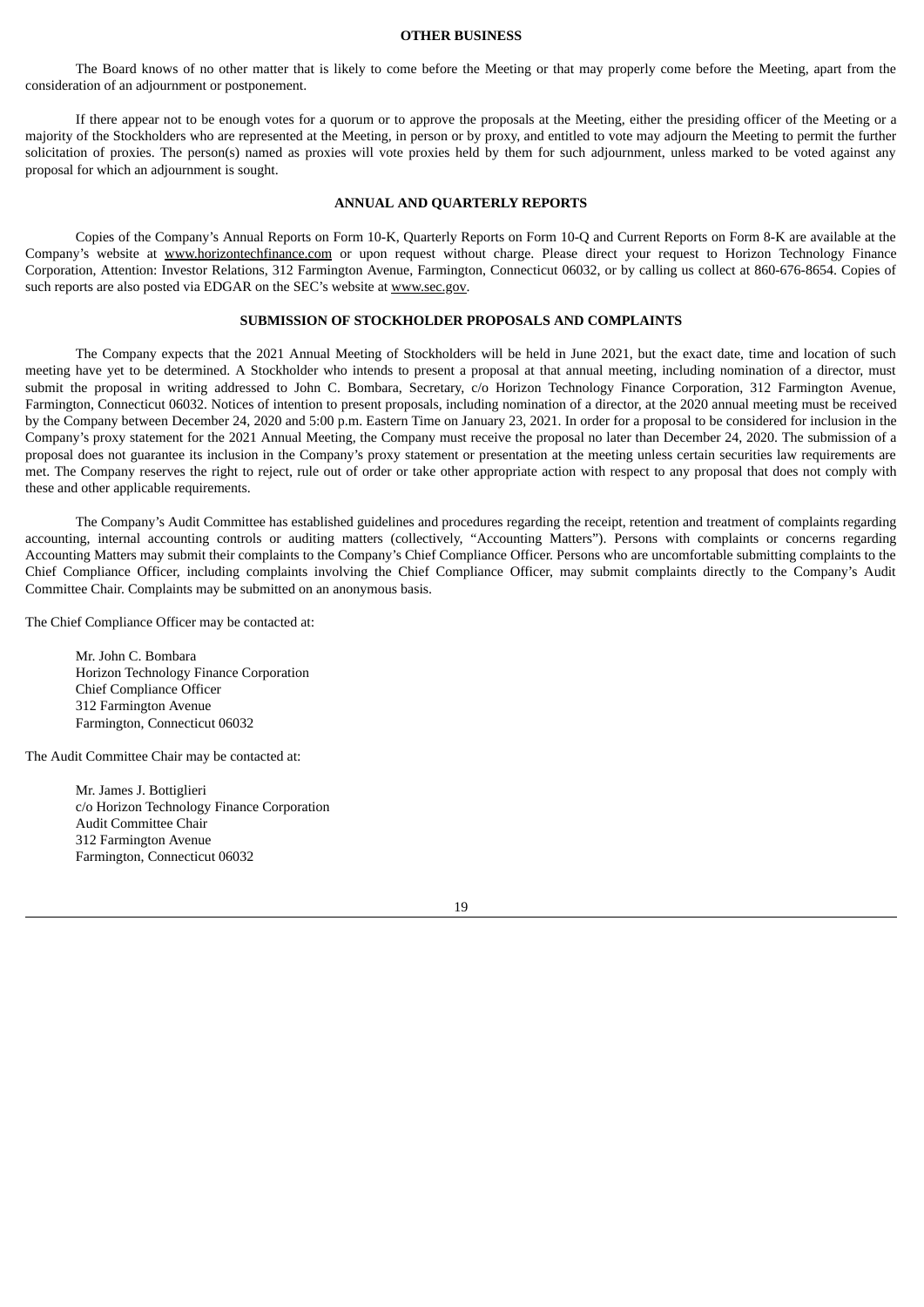You are cordially invited to attend the Company's 2020 Annual Meeting of Stockholders in person. Whether or not you plan to attend the Meeting, you are requested to please complete, date, sign and promptly return the accompanying proxy card in the enclosed postage-paid envelope or to vote via the Internet, so that you may be represented at the Meeting.

By Order of the Board of Directors,

John C. Bombara Secretary

Farmington, Connecticut April 22, 2020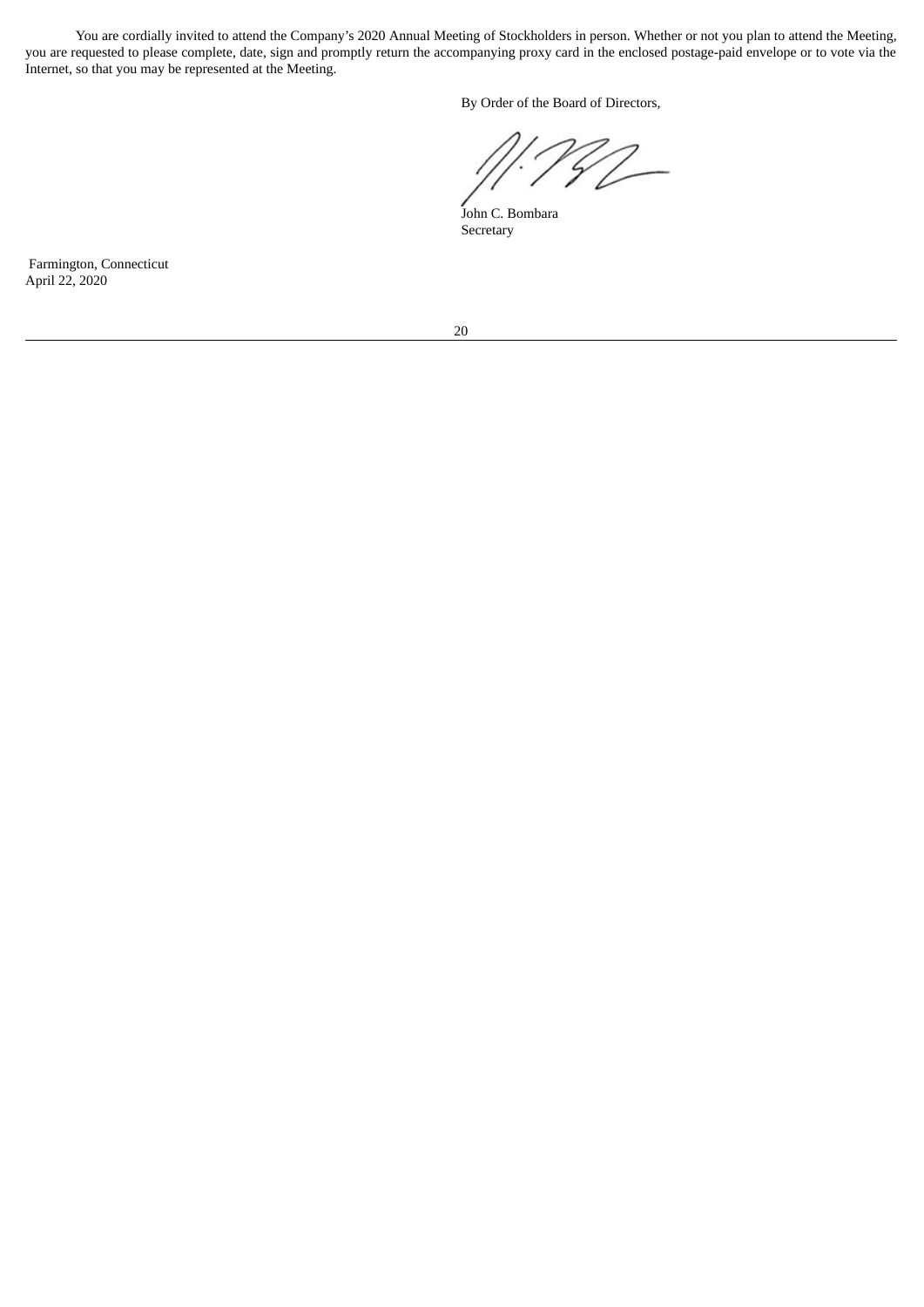

Horizon Technology Finance

HORIZON TECHNOLOGY FINANCE CORPORATION<br>342 FARMINGTON AVENUE<br>FARMINGTON, CT 06032

VOTE BY INTERNET - www.proxyvote.com<br>Use the Internet to transmit your voting instructions and for electronic delivery of<br>Information up until 11:59 P.M. Eastern Time the day before the cut-off date or<br>meeting date. Have y instruction form.

#### ELECTRONIC DELIVERY OF FUTURE PROXY MATERIALS

ELECT FROM THE CONTROL CONTROL OF THE PROOF THAT AND ENTIRED IT you would like to reduce the costs incurred by our company in mailing proxy materials, you can connent to receiving all future proxy statements, proxy cands a

#### VOTE BY PHONE - 1-800-690-6903

View of the telephone to transmit your voting instructions up until 11:59<br>P.M. Eastern Time the day before the cut-off date or meeting date. Have your<br>proxy card in hand when you call and then follow the instructions.

#### **VOTE BY MAIL**

VOTE BY MAIL<br>Mark, sign and date your proxy card and return it in the postage-paid envelope we have<br>provided or return it to Vote Processing, c/o Broadridge, 51 Mercedes Way, Edgewood,<br>NY11717.

TO VOTE, MARK BLOCKS BELOW IN BLUE OR BLACK INK AS FOLLOWS:

|                                                                                                                                                                                                                                                                                                                                                                                                        |                 |                              |             | THIS PROXY CARD IS VALID ONLY WHEN SIGNED AND DATED.                                                                                                     | DETACH AND RETURN THIS PORTION ONLY |     |         |         |
|--------------------------------------------------------------------------------------------------------------------------------------------------------------------------------------------------------------------------------------------------------------------------------------------------------------------------------------------------------------------------------------------------------|-----------------|------------------------------|-------------|----------------------------------------------------------------------------------------------------------------------------------------------------------|-------------------------------------|-----|---------|---------|
| The Board of Directors recommends you vote FOR<br>the following:                                                                                                                                                                                                                                                                                                                                       | For<br>All<br>О | Withhold For All<br>All<br>ο | Except<br>o | To withhold authority to vote for any<br>individual nominee(s), mark "For All<br>Except" and write the number(s) of the<br>nominee(s) on the line below. |                                     |     |         |         |
| 1. Election of Directors                                                                                                                                                                                                                                                                                                                                                                               |                 |                              |             |                                                                                                                                                          |                                     |     |         |         |
| Nominees                                                                                                                                                                                                                                                                                                                                                                                               |                 |                              |             |                                                                                                                                                          |                                     |     |         |         |
| 01) James J. Bottiglieri<br>02) Gerald A. Michaud                                                                                                                                                                                                                                                                                                                                                      |                 |                              |             |                                                                                                                                                          |                                     |     |         |         |
| The Board of Directors recommends you vote FOR the following proposal:                                                                                                                                                                                                                                                                                                                                 |                 |                              |             |                                                                                                                                                          |                                     | Far | Against | Abstain |
| 2. To ratify the selection of RSM US LLP to serve as Horizon Technology Finance Corporation's independent<br>registered public accounting firm for the fiscal year ending December 31, 2020.                                                                                                                                                                                                           |                 |                              |             |                                                                                                                                                          |                                     |     | Ω       | Ω       |
| NOTE: Such other business as may properly come before the meeting or any adjournment thereof.                                                                                                                                                                                                                                                                                                          |                 |                              |             |                                                                                                                                                          |                                     |     |         |         |
|                                                                                                                                                                                                                                                                                                                                                                                                        |                 |                              |             |                                                                                                                                                          |                                     |     |         |         |
|                                                                                                                                                                                                                                                                                                                                                                                                        |                 |                              |             |                                                                                                                                                          |                                     |     |         |         |
| For address change/comments, mark here.<br>(see neverse for instructions)                                                                                                                                                                                                                                                                                                                              | Yes             | No                           | О           |                                                                                                                                                          |                                     |     |         |         |
|                                                                                                                                                                                                                                                                                                                                                                                                        | Ω               | Ω                            |             |                                                                                                                                                          |                                     |     |         |         |
| Please indicate if you plan to attend this meeting<br>Please sign exactly as your name(s) appear(s) hereon. When signing as<br>attorney, executor, administrator, or other fiduciary, please give full<br>title as such. Joint owners should each sign personally. All holders must<br>sign. If a corporation or partnership, please sign in full corporate or partnership name by authorized officer. |                 |                              |             |                                                                                                                                                          |                                     |     |         |         |